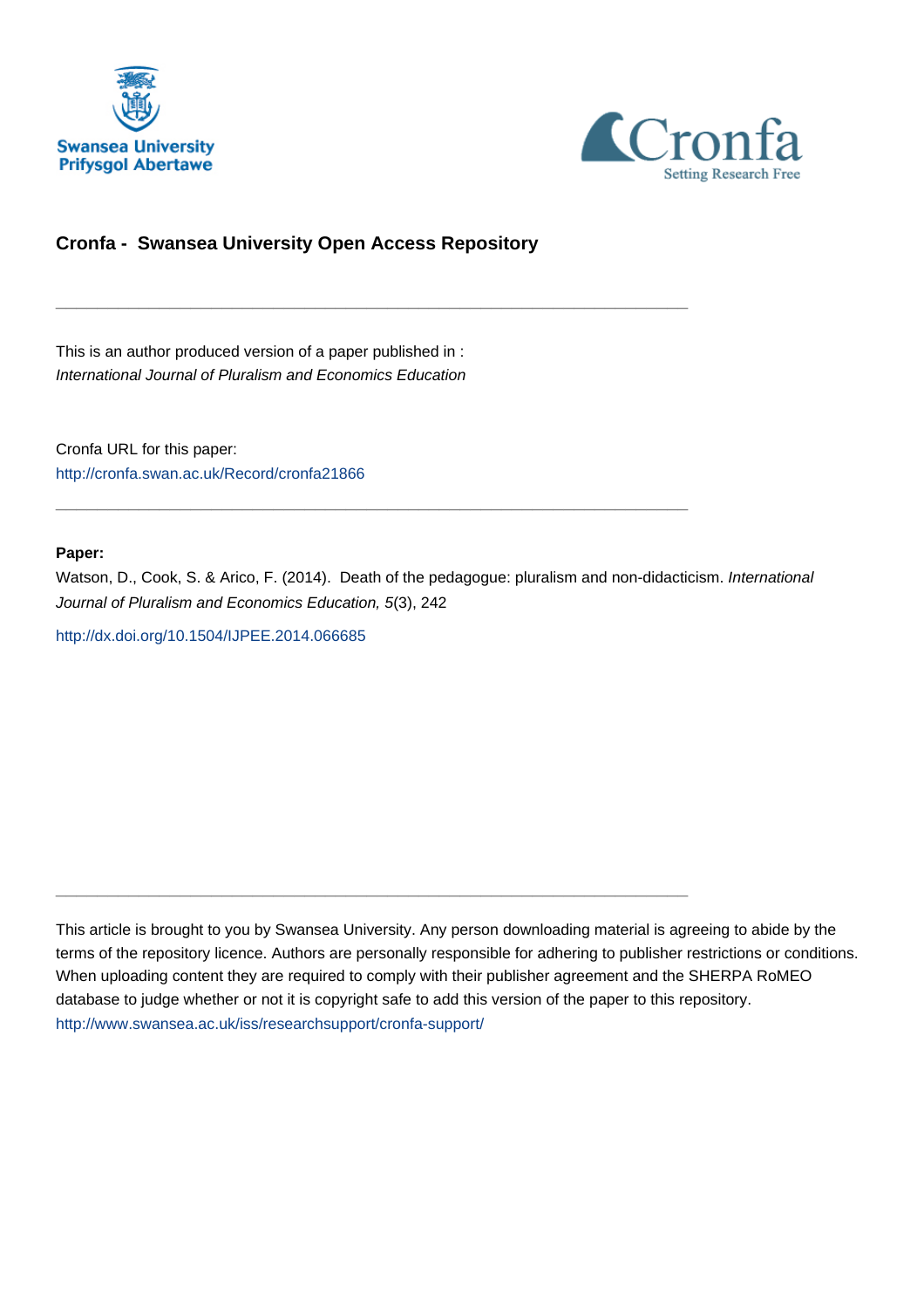## **Death of the Pedagogue: Pluralism and Non-didacticism**

#### **ABSTRACT**

Contest and controversy; orthodoxy and heterodoxy; critique and reject: how can economics curricula be adjusted to illustrate the multiplicity of, frequently antagonistic, explanations for observed phenomena? This paper commences by addressing the meaning of pluralism within the rubric of Foucault and Barthes, proposing that the application of pluralism in economics is a more complex process than has previously been acknowledged. It posits that the emphasis falls too often on pedagogical issues that re-affirm hierarchical teacher-learner relationships which hinder learner autonomy and encourages the transmission of teacher bias. Arguing that the economics instructor should instead act as an enlightened navigator, it addresses the practical aspects of delivery by exploring two key modules in undergraduate degree provision: intermediate microeconomics and the dissertation.

**Key Words:** Assessment Practices; Student-centred Learning; Curriculum Design; Intermediate Microeconomics; Dissertations; Foucault; Barthes.

#### **1. Introduction**

As described purposely by Denis (2009, 7), Economics is a discipline that is comprised of *"not one but many sciences of economics"*. Economists do not think alike. There are multiple schools of thought, regularly producing inconsistent stories as explanation for economic phenomena. The student therefore should realise that economics cannot be understood through the adoption of one perspective. It is by comparing and contrasting various economic schools of thought, whilst engaging with related disciplines in the social sciences, that economists can be creative in their enquiry. Given this, there is no justification to teach economics as if a consensus exists. Such an assumption would seemingly serve no purpose and result only in the student being deprived of the rich debate within the discipline. In short, a pluralist teaching approach -whereby the instructor and learner consider the different ways of understanding economic phenomena- is seen as the natural outcome which all economics education should pursue.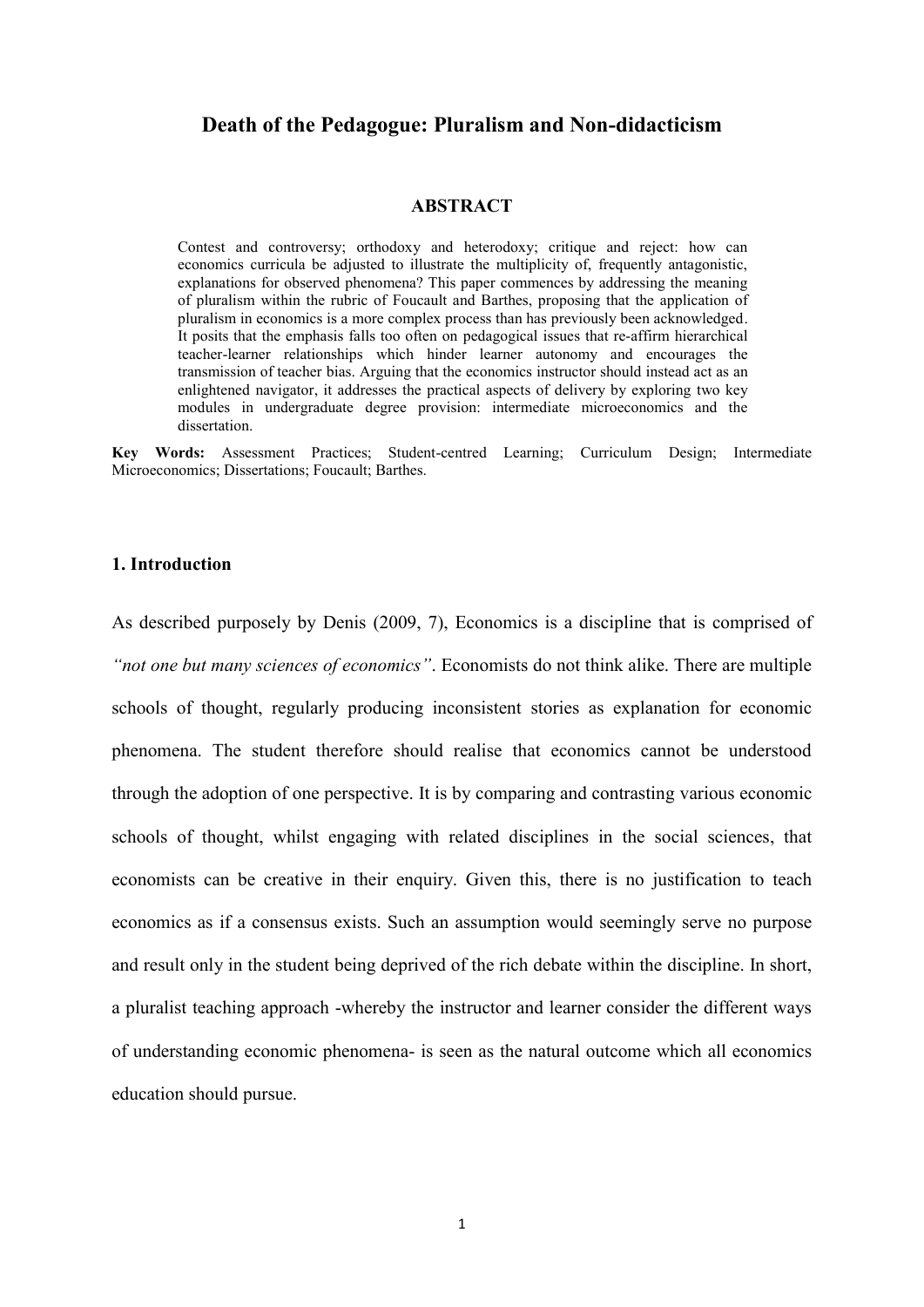We therefore have to ask why, given these apparent advantages, the debate between monism and pluralism is still on-going? Neoclassical economics continues to dominate undergraduate curricula and pluralist techniques are often relegated to specific sub-disciplines. For some, this reflects constraints imposed on the higher education sector. Wilson and Dixon (2009, 98), for example, highlight the consequences of the targeting of research:

*"The targeting of research…made a more liberal, pluralistic approach to the provision of undergraduate economics seem to many in the academy a luxury that could no longer be afforded."*

Pedagogical developments, according to this viewpoint, are driven by simple concerns over opportunity costs. With research central to the academic's career progression, there is an incentive to adopt a less sophisticated programme design with core orthodox curricula reiterated again and again through-out individual module provision. This approach is often preferred by academics that prioritise concise formal representation through mathematical formulae, as they frequently seek the most convenient avenue to minimise learning and teaching workloads.

In contrast, rather than referring to the evolution of economics as a result of general higher education developments, we could highlight the characteristics of the individual academic. Freeman (2009, 24) notes that, for economics, *"pluralism has been misrepresented as a synonym for heterodoxy"*. How can we explain this tendency to blur the definition of two distinct terms? Are there perhaps characteristics specific to Economics that could make pluralist methods more difficult to apply? This paper offers an insight into such imprecision by inspecting the discipline through the lens of Foucault and Barthes. It posits that it is the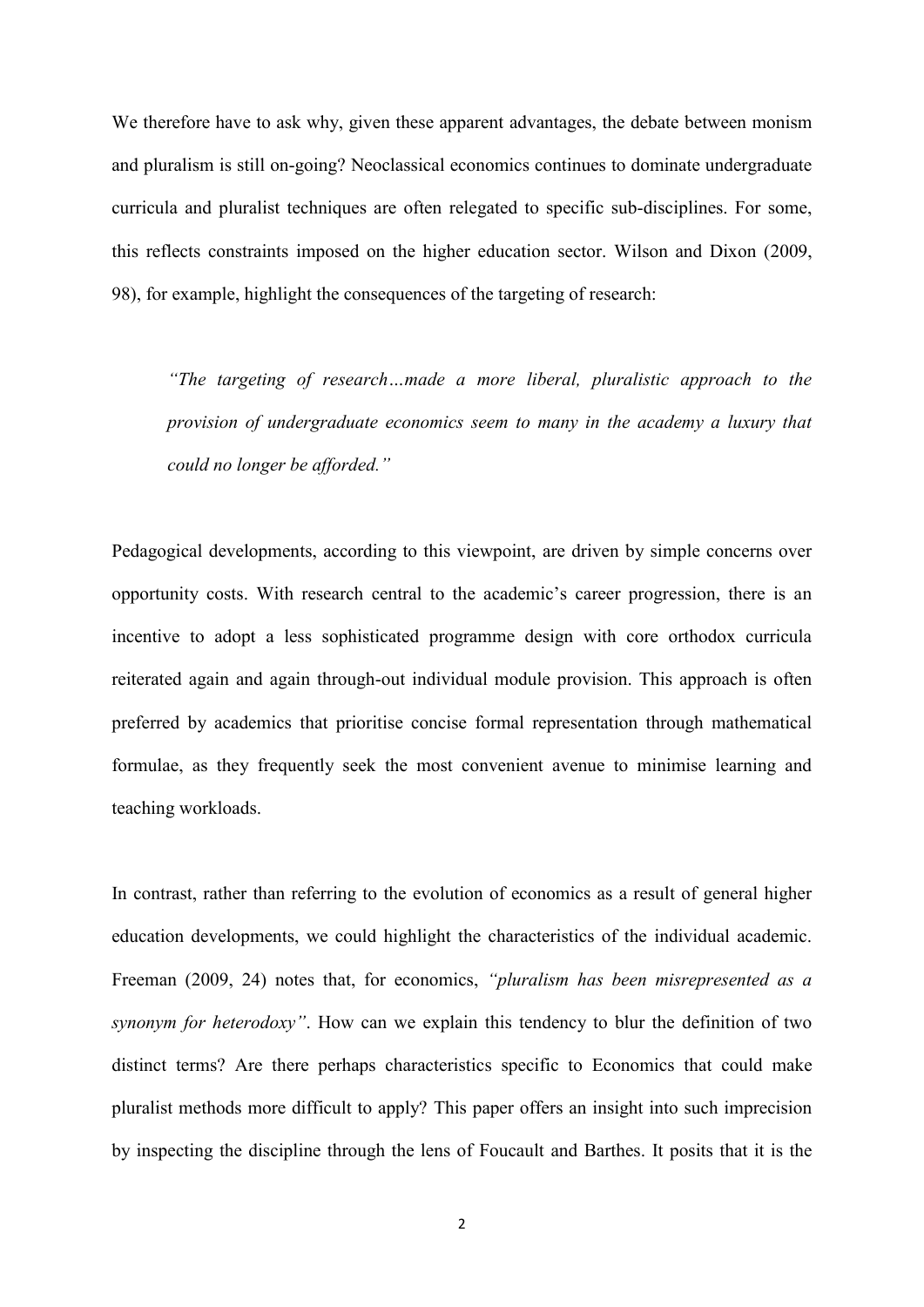pursuit of an inadequate and obsolete economic pedagogy that has limited the delivery of pluralism. We will show that the notion of a 'pluralist pedagogue' is a paradox, representing a contradiction in terms. Whilst the pedagogue represents the old-fashioned, autocratic teacher, the development of pluralism is innately limited. For it to evolve fully requires a fundamental shift in the relationship between academic and student. The instructor must cede his hierarchical position and become the enlightened navigator. In the next section we defend this position. This is then succeeded by two case studies offered with two purposes in mind: to elaborate on the specific characteristics presented by a pluralist economic education and to illustrate what is meant by an enlightened navigator. Innovative assessment should be placed at the heart of a successfully pluralist education, shifting the emphasis placed on the 'teacher' as distributor onto the students themselves. Thus, pluralism is not simply about curriculum design but also the mode of teaching. These concepts are typically discussed separately, rather than being suitably integrated.

#### **2. Why haven't we achieved more?**

Economics is not a recent convert to the incorporation of pluralism in its teaching philosophy. There exists a vibrant literature which comprehensively considers the consequences for curriculum design (e.g. Earl, 2003; Mearman, 2007; Denis, 2009; Garnett & Reardon, 2011). However, more often than not this literature -explicitly or implicitly- endorses the view that there can be a sliding scale of pluralist applications. Denis (2009, 11), for example, makes a distinction between permissive and assertive forms in the depth of pluralist outcome: i.e. *"the difference between tolerating diversity and embracing diversity"*. Mearman (2012) essentially supports this approach by remarking that *"different types of pluralism generate different types of effects"*. While the idea of this sliding scale is arguably philosophically ambiguous, its perceived existence should make the practical delivery of pluralist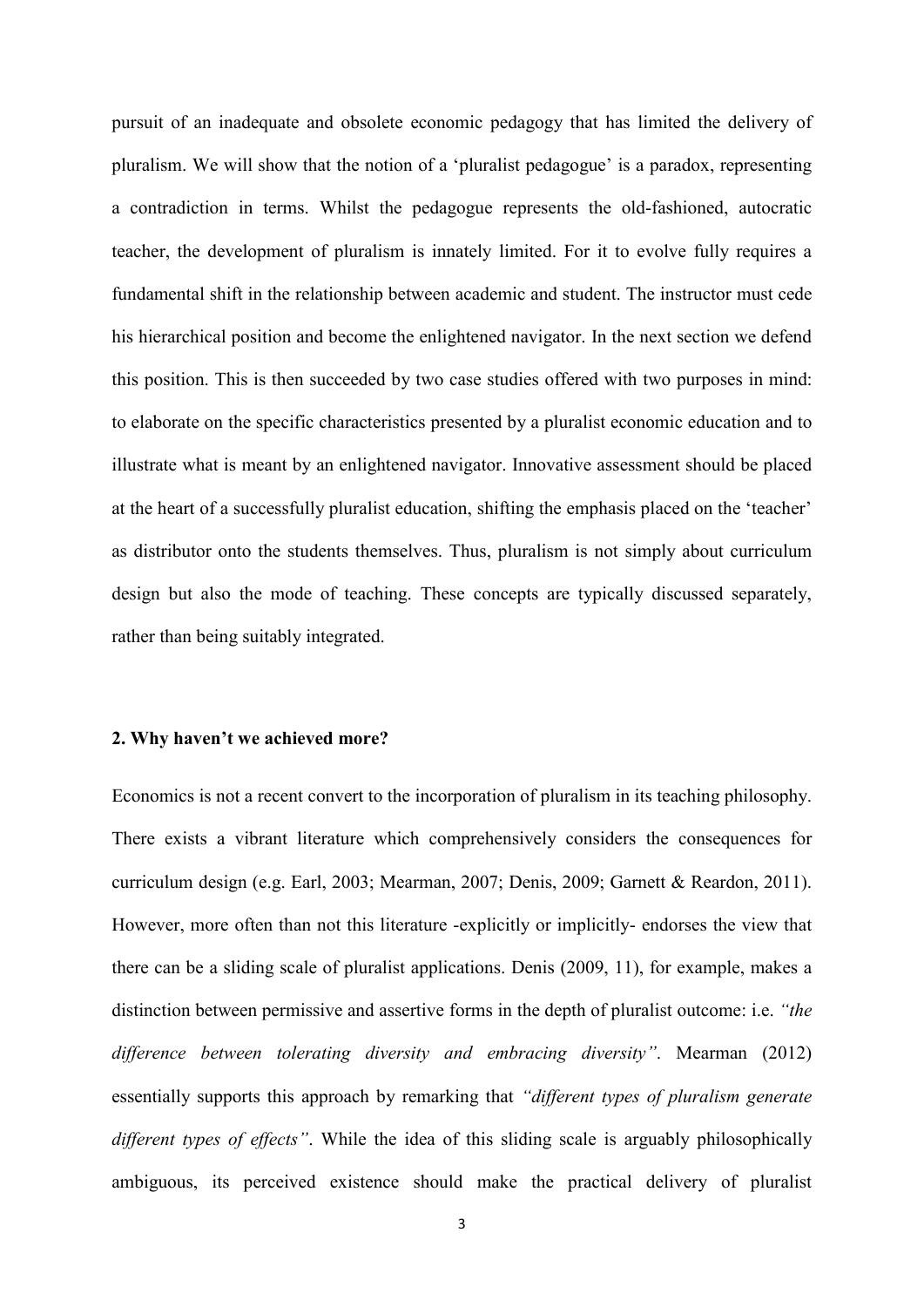perspectives more of a straight-forward proposition than it has proved to be. It should encourage the dismissal of claims that there are external constraints to the uptake of pluralism in economics. One such claim, made in the UK where our case studies are conducted, is given by Wilson and Dixon (2009, 98):

*"The targeting of research, in the form of the RAE [Research Assessment Exercise], made a more liberal, pluralistic approach to the provision of undergraduate economics seem to many in the academy a luxury that could no longer be afforded."*

Given the apparent simplicity of applying even the most basic level of pluralism, blaming institutional arrangements (and subsequent concerns over career progression) for any economic reliance on a monist perspective is difficult to defend. We therefore have to ask why pluralist methods are not more habitual. In this paper our explanation is based on lessons learnt from Foucault and Barthes, using their writings to appreciate the peculiar aspects of economics which have made pluralism more difficult to deliver.

Foucault in 1967, when pluralism was controversially staking its claim on the way we organise knowledge and understand its progression, wrote:

*"Concerning those large groups of statements with which we are so familiar – and which we call medicine, economics, or grammar – I have asked myself on what their unity could be based. On a full tightly packed, continuous, geographically welldefined field of objects? What appeared to me were rather series full of gaps, intertwined with one another, interplays of differences distances, substitutions, transformations. On a definite, normative type of statement? I found formulations of levels that were much too different and functions that were much too heterogeneous to be linked together and arranged in a single figure, and to simulate, from one period to another, beyond individual œuvres, a sort of great uninterrupted text."*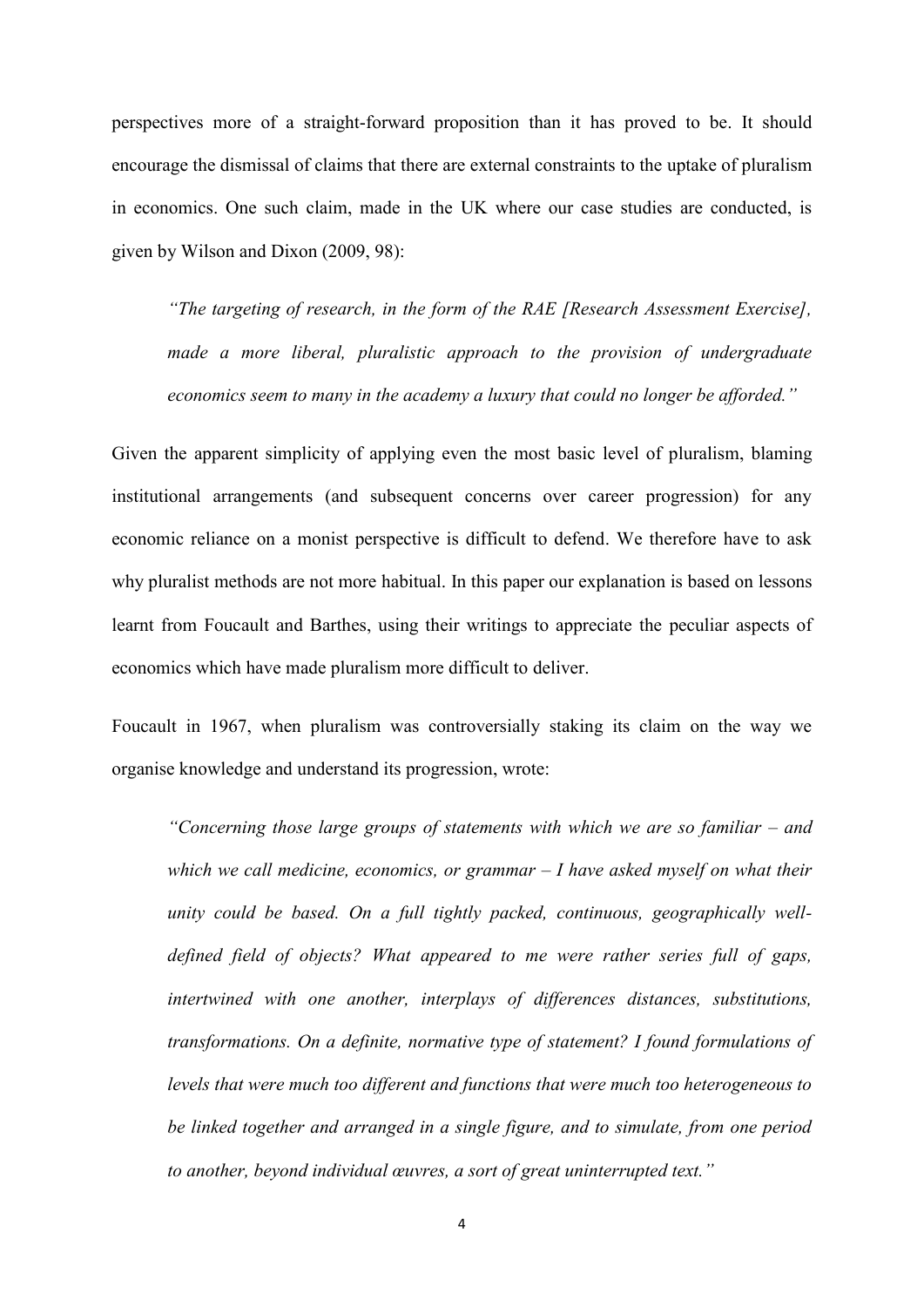In summary, this points to how pluralism can be seen as the necessary product of a contested space in which competing, often antagonistic, voices/stances exist side by side. It is the natural state of post-modernity, where controversy and dispute, contradiction and absence necessarily undermine notions of orthodoxy and absolute truths. Thus pluralism, rather than being a posture that one adopts, should really refer to the liberated intellectual space which accommodates differing voices without any single one dominating at the expense of the others. However, economics as an academic discipline is an outlier for permitting one school of thought -neoclassical economics- to take such a dominant role in discourse. Confronted with this bias in favour of a particular approach to economics, this has encouraged a reactionary tendency to simply criticise the validity of the mainstream. Consider, for example, Keen (2009, 143). In discussing the application of pluralism to intermediate microeconomics, he makes the following claim:

*"This is a demanding course, but one I find students respond well to. At its end, students have a very deep and critical understanding of neoclassical microeconomics, and the beginning of a vision of what a heterodox alternative might be."*

The phrasing of this statement could be easily interpreted as a technical assault on the validity of the orthodox approach in order to promote a subjectively superior 'alternative'. It encourages the view that to teach with a pluralist perspective you also have to be focused on delivering the heterodox alternative. This is a time consuming endeavour and could result in the unfortunate outcome that pluralism becomes the hobbyhorse of a sub-set of academics with very particular backgrounds. Stillwell (2006, 48), for example, acknowledges that pluralism is typically perceived to be the domain of academics sympathetic to left wing politics: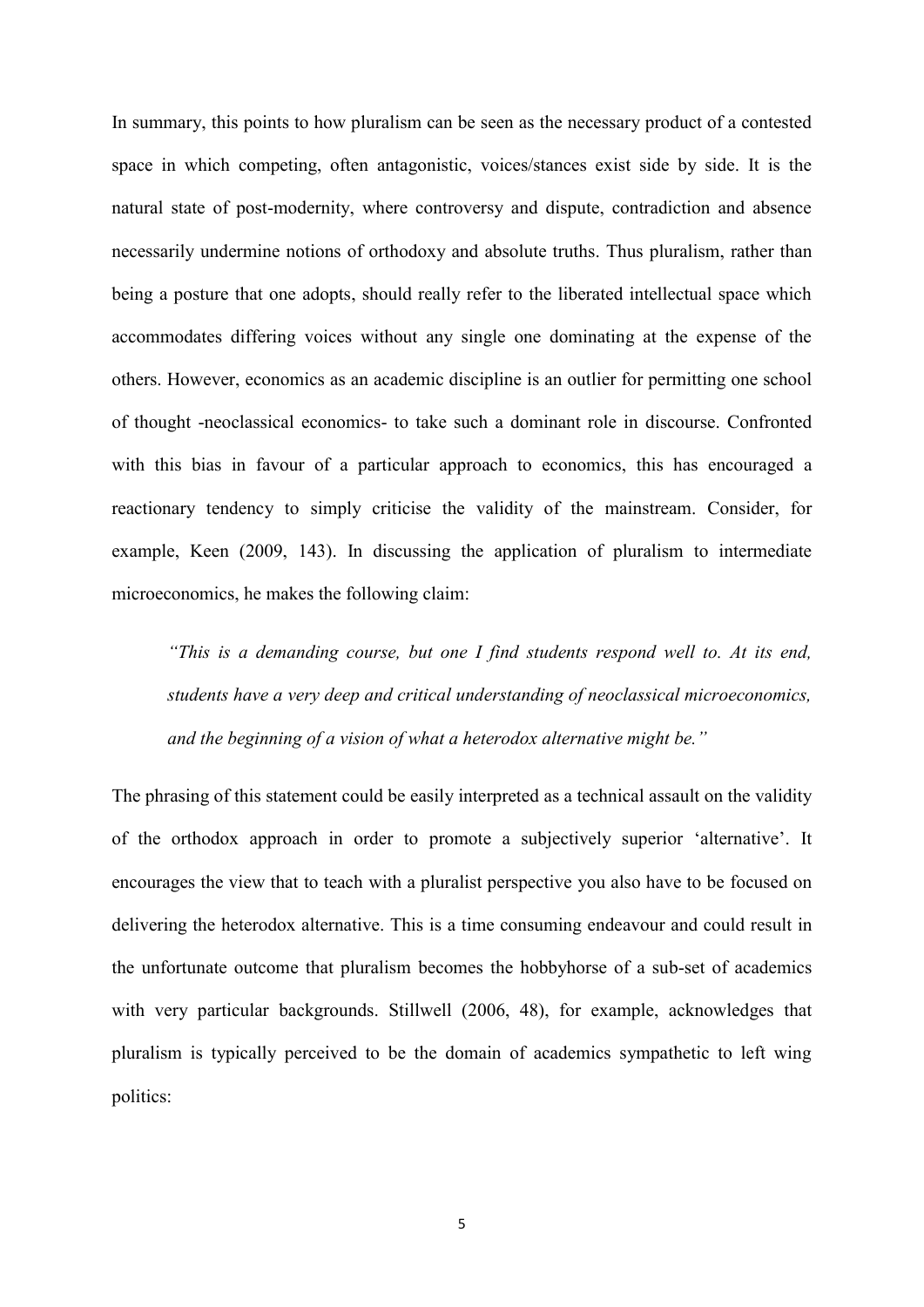*"Given that the dominant economic orthodoxy currently has such a strong association with the political practices of neoliberalism, the advocacy of pluralism has an obvious association with the politics of the left. The case for pluralism, from this perspective, has a counterhegemonic rationale, challenging the theoretical underpinnings of neoliberal ideology and policies"*

Consider now the application of Barthes (1968) to the education of economics. An additional issue which discourages the practical delivery of pluralism is the tendency to rely on the textbook. Used without imagination, the archetypal textbook can encourage narrow teaching methods and elicit equally limited responses from students who are inevitably happy to be told 'the answer' even if it is open to question. When Barthes proclaimed the death of the author, he implicitly waged war against such authoritarian treatises as these as much as he exposed the inhibited ways in which we read. Plurality emerges as a necessary state in which there is no one singular text because the reader, in his/her difference, proliferates that text every time it is read. More than one reader necessarily multiplies this proliferation and means that the interpretation becomes harder to quantify and certainly more difficult to order. Once we allow for the possibility of multiple interpretations, a traditional textbook becomes an increasingly inadequate teaching tool. However, particularly for core theoretical modules, economics teaching is heavily reliant on recommended textbooks. This immediately dictates and constrains the role of the teacher who, like the book, becomes unquestioned, unquestionable, and certainly un-Barthian. Students are directed towards a 'truth' which encourages an approach to their subject with few self-conscious reflexes, and limited ability to interrogate or understand their own situation in relation to it. The author/teacher is always right and the student's role is follow.

So Foucault and Barthes have facilitated the highlighting of two very specific obstacles to practically applying pluralism in economics. How are these obstacles overcome? How do we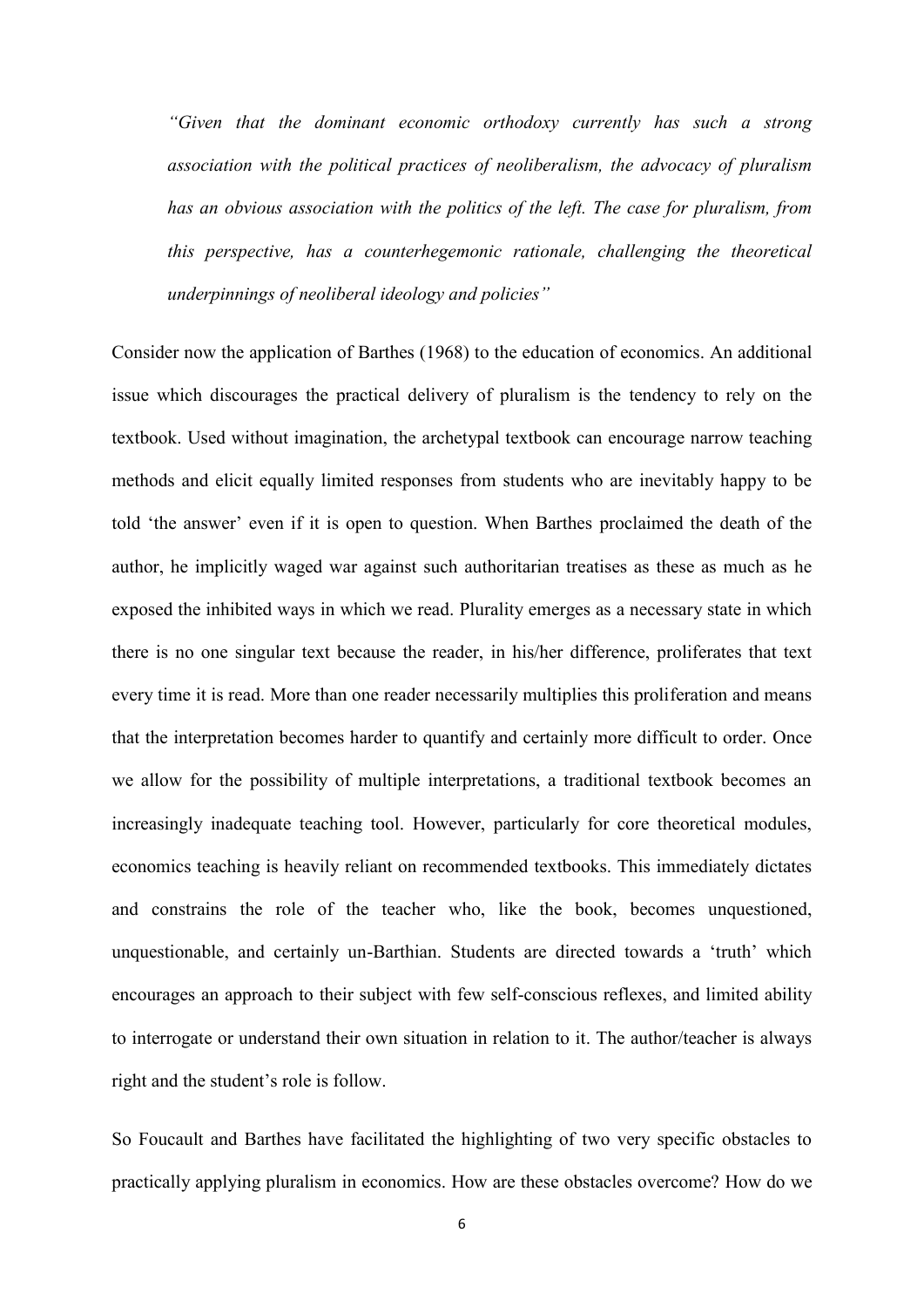avoid the creation of a binary opposition between the orthodox and heterodox? How do we relieve the teacher of the textbook and of the limitations that it implicitly places on their intellectual relationship with the student? We argue that, rather than focusing on curriculum design, it is mostly in rigorously planned assessment that pluralism can be effectively freed. Reliance on curriculum design is always going to be difficult because of the extent and variety of economic analysis. The lecturer is unable to explore all the multifarious stances and interpretations of the material within the confines of traditional modes of teaching. However, carefully devised assessment can provide the student with the space and the support with which to develop the skills to navigate the increasingly plural discipline independently. In this environment the textbook is demoted to reference text rather than teaching tool and all are liberated from the restrictions imposed by the old fashioned teacherstudent dynamic imposed by 'textbook-based' teaching. As Barthes writes, '*a text's unity lies not in its origin but in its destination*', and the same can be said of teaching. The student is equipped not only with knowledge but skills acquired by becoming a more involved 'reader' of economics.

### **3. Case Studies**

Undergraduate economics provision is relatively homogeneous. Although there are variances in compulsories and the credit weightings allocated to individual modules, there is a mainstay diet of mainstream economic theory and mathematical/statistical support. Greater intellectual freedom is then increasingly permitted, with a shift towards optional modules after two years of being taught the core monist economic approach. Given this environment, what possible mechanisms could be pursued to accommodate pluralism within the design of economics undergraduate provision? Broadly speaking, previous literature on pluralism has explored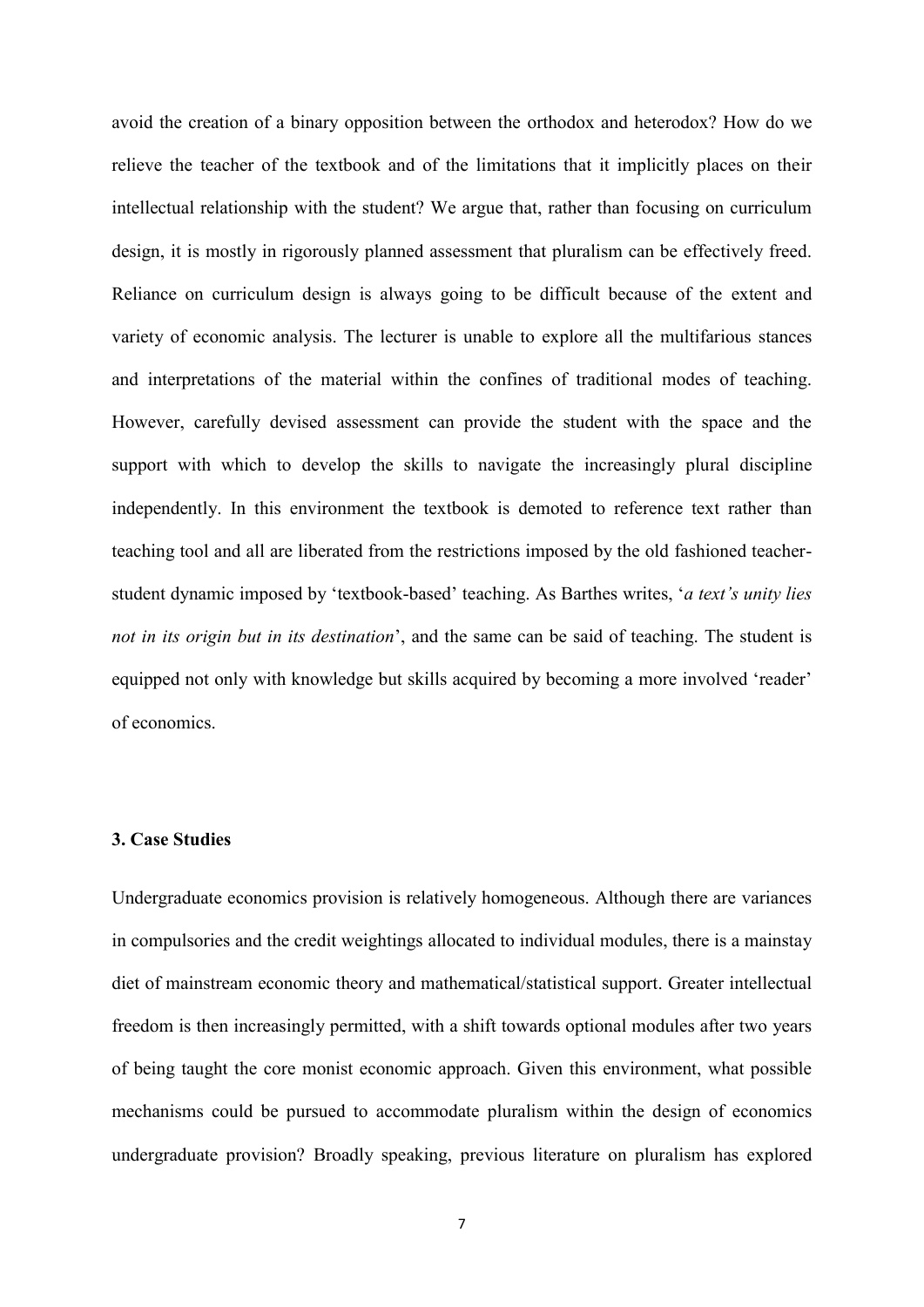two specific concerns: module design and pedagogic development. Before referring to the implications of our approach to course design, we will suggest that both concerns are consistent with our view that pluralism is really yet to be fully pushed within economics.

Module design is primarily governed by the practicalities of structuring the curriculum without risking the delivery of specific learning outcomes. How many schools of thought can actually be introduced to the student when discussing an economic problem-based issue? This can be a crucial dilemma. For example, Siegried and Meszaros (1997, 249) note that too much complexity too soon *"risks undermining the entire venture…with too many qualifications and alternatives [so that] teachers and their students may abandon economics entirely out of frustration born of confusion and uncertainty".* Whilst some research suggests that these issues may be overstated (e.g. Stilwell, 2011; McIntyre and van Horn, 2011), the debate will often focus on what level of study pluralism should be introduced. A more stable environment, where standard neoclassical textbooks are used, could be considered desirable for introductory economic theory. Alternative perspectives, within this continued notion of a sliding scale of pluralism, could then be utilised at intermediate and advanced levels. The argument being that in more focused analysis, partial truths can be avoided. Others, however, suggest that there is little reason for such a delay and that it is possible to develop existing pluralist approaches from the very beginning. Mearman (2012), for example, highlights how introductory macroeconomics is already taught in terms of history and conflict; thus exhibiting how students are already able to embrace ambiguity and contention. Earl (2003, 93) also suggests that:

*"the dominance of mainstream economics in the first year [of university studies] locks students' expectations into continued faith in dualistic modes of learning about economics, making pluralistic teaching at intermediate and advanced levels more of a struggle."*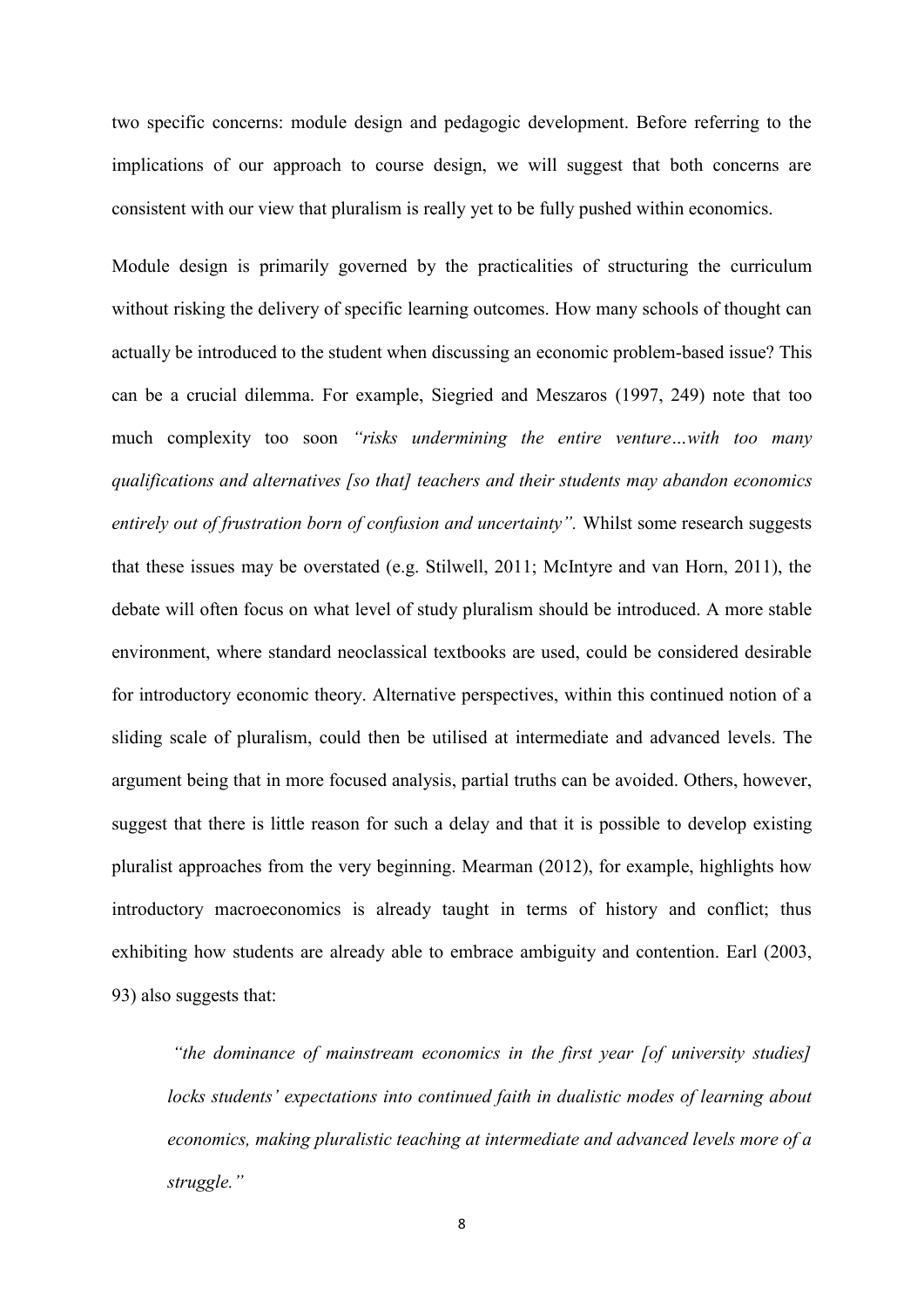This debate however, seems superfluous to pluralism. Measuring the extent of pluralism merely results in the pedagogue becoming dictator of the student experience. He restricts freedom when he deems it appropriate and, when he's happy with the student's progress and ability to understand his argument, he embraces alternative perspectives to dismiss the stances that he finds wanting. Pluralism, if it is used within economics, cannot be restricted to levels of study or types of module. It cannot be manipulated at will to service particular requirements. It is either implemented through-out the economic education experience or it risks just becoming a buzz-word for the lone academic trying to independently accentuate the student experience and his own radical status.

Second, there is an attempt to employ the 'scale of pluralism' to illustrate how the economics curricula can be broadened. The lower range of pluralist activity will typically highlight the individual lecturer, or cabal of the like-minded, who are willing to integrate the various perspectives available within sub-disciplines taught on our standard economic programmes. The higher range, in contrast, recommends the need for a form of benchmarking that favours pluralism at a programme level. This often commences with the demand that modules such as the history of economic thought should be a foundation stone in the design of economics programmes. This is an admirable start. Indeed, re-examining the past history of ideas is consistent with Foucault who also alludes to Pierre Machery's 'The Text Says What it Does Not Say' in which silences speak louder than the words themselves and what has been articulated is merely foil for what has been suppressed. Dow (2009, 48), highlighting the importance of a history of economic thought context, writes:

*"History of thought can be studied for its own sake, as intellectual history, and indeed it is out of such detailed archival work that the body of knowledge in history of thought emerges. But study of this history of thought is also important as part of a*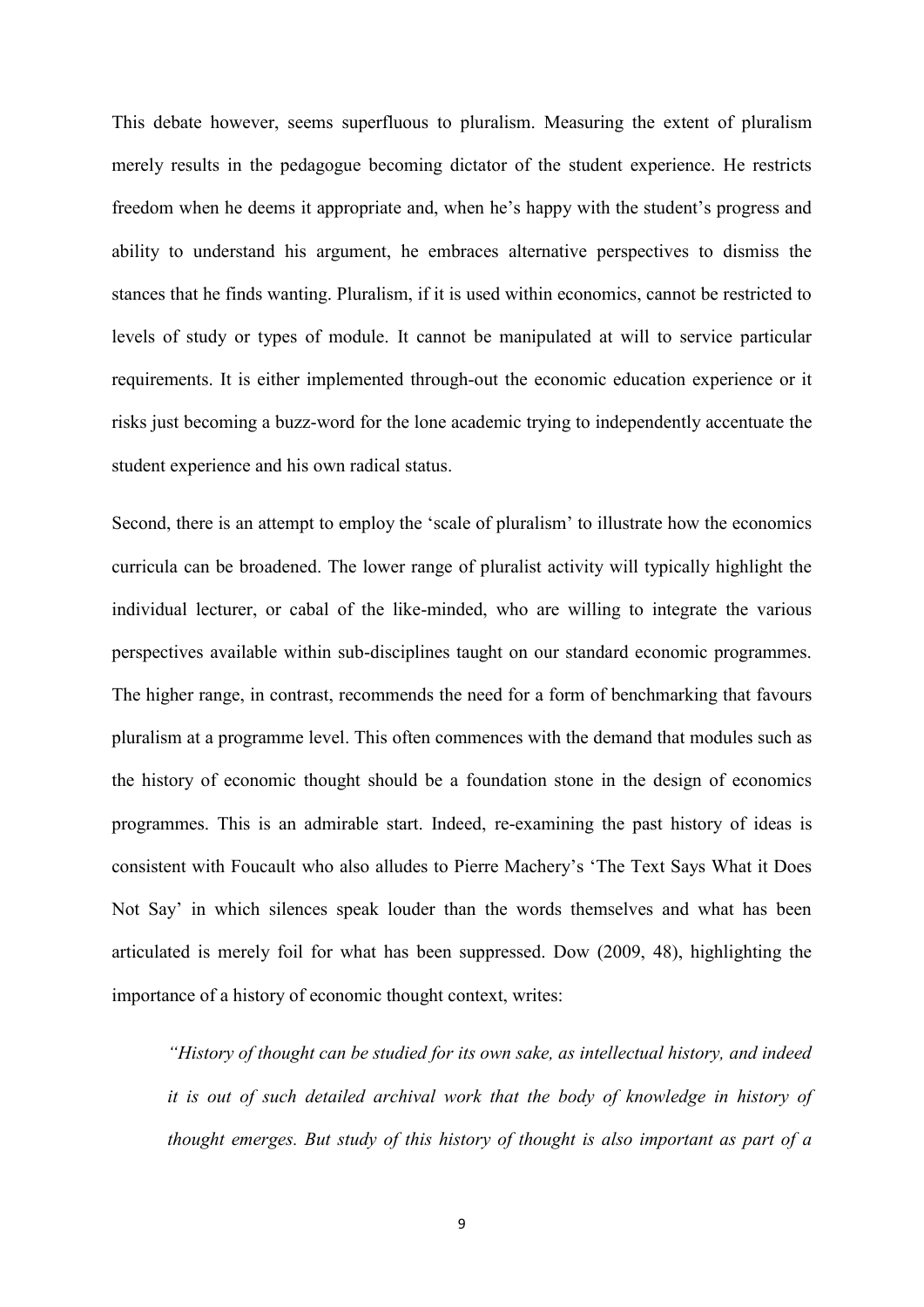*pluralist education. First we get away from the idea that there is one best interpretation of past ideas (as of current ideas), the history of our subject opens up."*

The progression of Dow's argument and the terminology alludes directly to Foucault, echoing his method of questioning the unities of accepted knowledge. However, this idea of a radical change in benchmarking fails to focus on the limitations associated with the pedagogue. Despite Freeman's (2009) plea that this is not about replacing one monotheoretic paradigm with another, we are left with the heterodox scrambling at the margins to voice their discontent with the current curriculum design. The teacher as autocrat reiterating an accepted order is maintained; the shackles on what he can teach are simply loosened. The structures he operates within remain intact.

The commentary so far has not prioritised the view that there needs to be radical curricula redesign, facilitated by a re-writing of economics benchmarking. Rather, it is role of the teacher as pedagogue that requires attention. To advertise this idea of how pluralism can be liberated by redefining the role of the teacher, we will examine the practicalities involved in the design of two specific modules: Intermediate Microeconomics and the Dissertation Module. Both are offered as illustrations of the fact that, for pluralism to subsist within a learning environment, assessment methods are vital. These assessment methods are designed to locate the instructor as a guiding figure, who rather than enforcing pluralism mediates it. The Intermediate Microeconomics module is presented to indicate that lecture design is not the solution to delivering critical reasoning skills to the students. The Dissertation Module is then proffered to highlight how reflective and collaborative learning can be enabled without the oppressive control of the academic.

### **(i) Intermediate Microeconomics**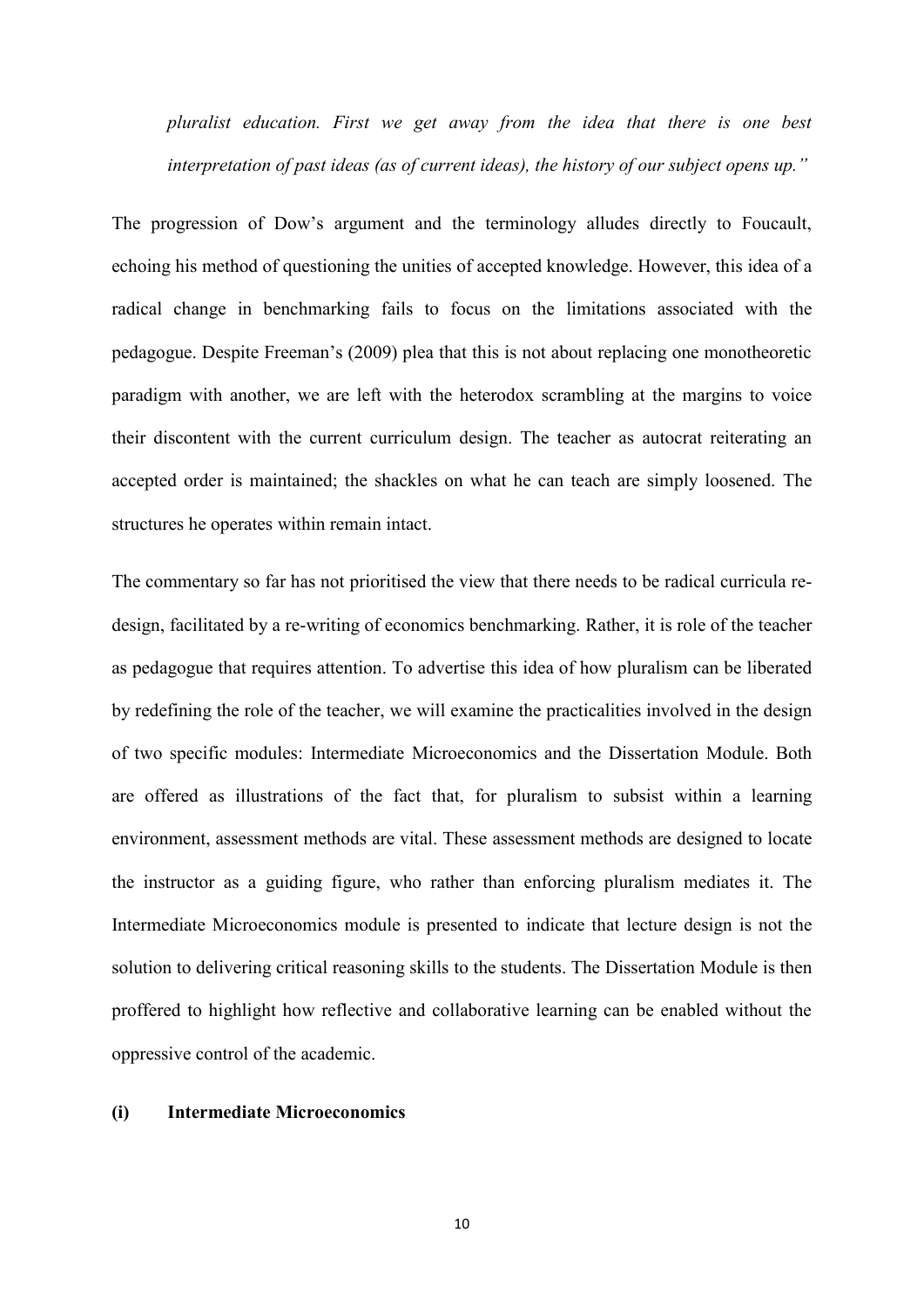Intermediate Microeconomics typically adopts a standard curriculum. It will often start with a vague separation of analysis between two types of economic agents: the consumer and the firm. Similar mathematical tools will be used to explain how these economic agents behave, using the assumption of rationality to derive an understanding of general equilibrium and welfare. This will then allow discussion of numerous potential barriers to the delivery of economic efficiency: imperfect competition, externalities, public goods and asymmetric knowledge problems. There is therefore a tendency to see Intermediate Microeconomics as simply a "diagram plus" experience, where the analysis into Introductory Microeconomics is repeated with more complexity. One reaction to this regimentation, particularly as a rejection of its monist nature, is to attempt the inclusion of heterodox content. As described in Mearman (2007), there are three common strategies: an orthodox-plus approach; replacing the orthodox analysis but shifting towards a heterodox perspective; and adopting a 'compare and contrast' parallel perspectives approach. There will likewise be a key choice over the textbook chosen by the instructor. A good example of a text that allows comparison of schools of thought is Himmelweit *et al*. (2001), offering comparison of neoclassical and institutionalist perspectives to enable the student to appraise elements of orthodox microeconomic analysis. A more radical departure is Elsner (2012). This book offers an evolutionary perspective and pitches itself as an ideal 'non-toxic' choice. The idea of toxic textbooks originates from the post-autistic economics movement. They did not hold back in terms of their disapproval for the current textbooks on offer:

*"Every year these "mainstream" books serve to indoctrinate millions of students in a quaint ideology (perfect rationality of economic agents, market efficiency, the invisible hand, etc.) cunningly disguised as science. This mass miseducation deprives society of the moral and intellectual capacities it needs in order to design and maintain the support systems required by market economies."*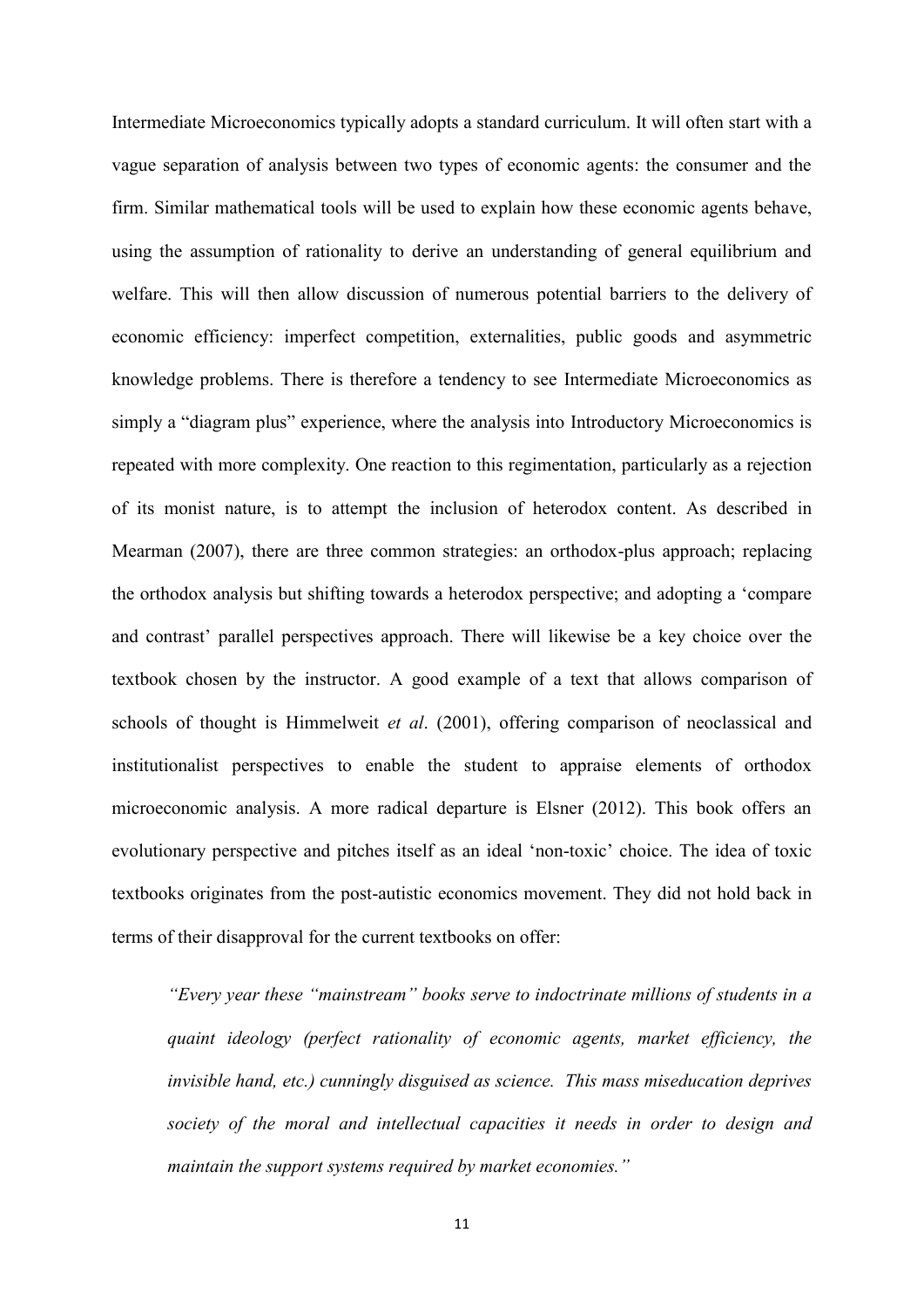The obvious concern here is that this is really just a call for the replacement of one orthodox with a preferred intellectually superior alternative. To avoid such binary oppositions that potentially undermine pluralism, it is therefore arguably better to adopt a parallel approach, often shifting from a topic-based to problem-based approach.

The primary problem encountered by the instructor will be time constraints. The call to cover alternative paradigms can provoke the anxieties of ambiguity detailed earlier, where constraints are so severe that students become dispirited as breadth necessarily overpowers depth and they flounder in superficial content with little more than superficial references as inadequate entrances to complex schools of thought. Consider, for example, the issue of market power. The orthodox position will typically build on a basic 'big is bad' outlook. Analysis generally commences by confirming the extent of deadweight loss. Critique of that approach is then only provided by the shift from a static outlook to a dynamic one that introduces innovation. There is then only a negligible ambiguity as the student is required to question the extent to which market power harms the innovation process. To proceed any further demands answering a vital question: which alternatives should be considered? Is it sufficient to simply compare the orthodox approach with a heterodox alternative such as Schumpeterian 'creative destruction'? For pluralism to genuinely exist and not merely be acknowledged in passing there should be references to multiple other issues. Perhaps this would begin with reference to how new institutionalism can be used to strengthen neoclassical stance. It may also include business history analysis, such as Chandlerian analysis which provides a compelling link between organisational and technical innovations. There is also room for more general analysis into innovation theory, providing a plethora of approaches that could arguably fill a module's curriculum by themselves. There is simply too much material to cover and the instructor will be forced to deliberately restrict it, thus making a selective choice that silences the remainder and possibly reflects his own biases.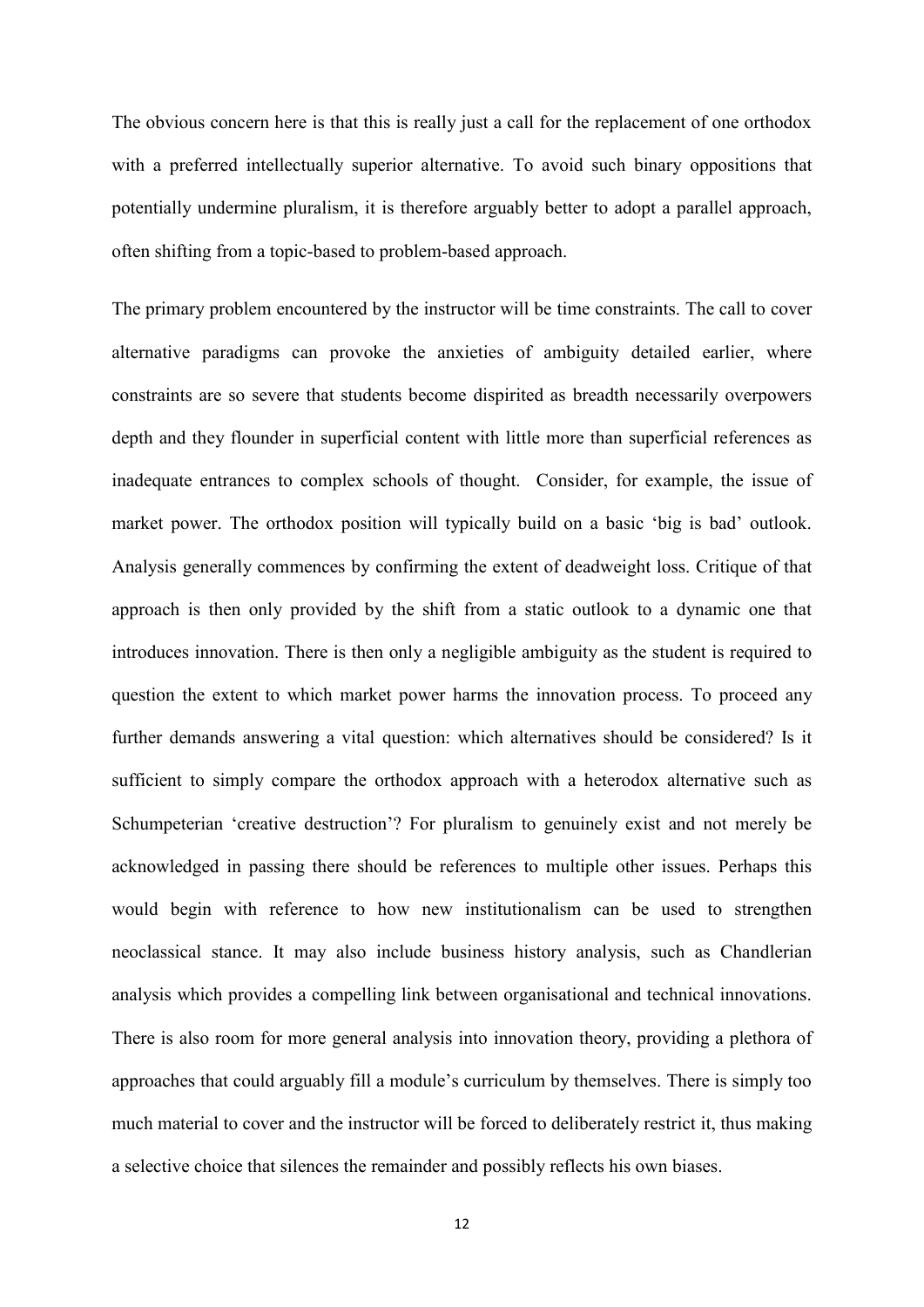There are learning methods which can reduce the impact of these choices. One used extensively is 'flipping the classroom'. Championed by Walvoord and Anderson (1998), this promotes the idea of flipping home study and lecture time. Originally this endorsed a prelecture assignment, where students provide work prior to the lecture and receive feedback through the classroom activities. The idea is straight-forward: the classroom can be focused on synthesizing, analysing and problem-solving. Within the framework of a study of economics (e.g. Lage *et al.* 2000; Mazur and Crouch 2001) there is a focus on providing the material traditionally given in the lecture beforehand. This will often be technologically based, such as the use of screencasts which cover the material covered in the orthodox textbook. The lecture is then freed to focus on more conceptual questions. Technology will often also be used within these lectures, such as the use of student response systems to ensure a more interactive 'debating' environment. Such a format arguably suits the pluralist agenda. There is no need to reiterate the orthodox position in the lecture. Pre-lecture videos detailing this position can, within the lecturing environment, be compared with alternative approaches. The student can therefore be offered choice and the interactive systems can be used to encourage students to critique and, where necessary, dismiss.

Does this 'flipping the classroom' approach work? There is growing evidence that it can indeed produce significant learning gains (Deslauriers *et al.* 2011). In particular, shifting away from 'talk and chalk' can significantly improve student engagement. For the interests of pluralism, however, the combination of pre-lecture videos with lectures designed to focus on the debate within the discipline can ensure a structured learning environment which avoids claims of superficial delivery. In addition, consider the quote from Bransford *et al.* (2000, 18):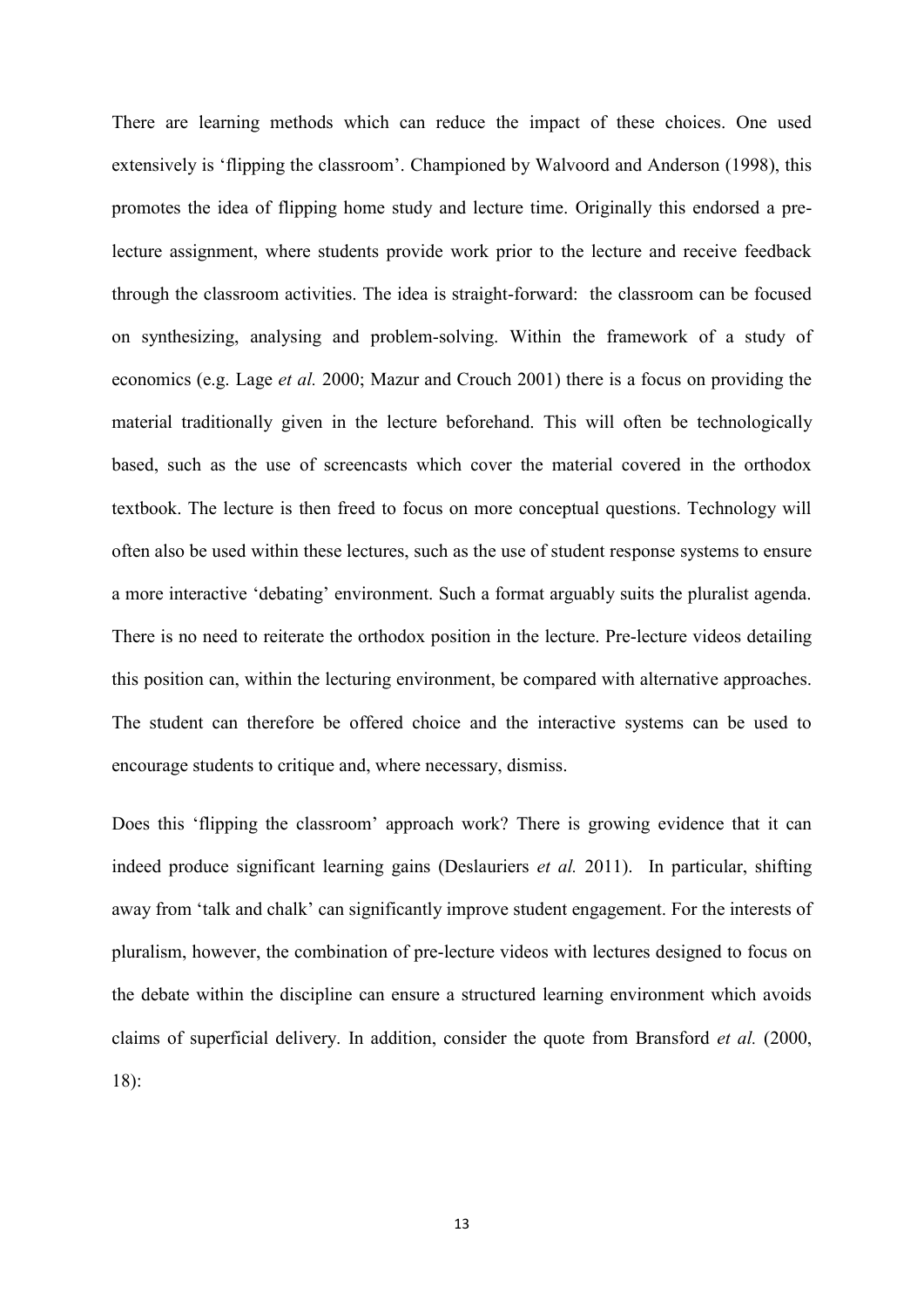*"A 'metacognitive' approach to instruction can help students learn to take control of their own learning by defining learning goals and monitoring their progress in achieving them"*

Thus, by ensuring an environment where the student is able to question the orthodox and heterodox approaches in an environment where there is open dialogue between herself and the instructor, they are able to recognise how the debate is furthering their understanding of the various economic approaches.

Despite the undoubted gains to be had from 'flipping the classroom' and how this can eliminate student disengagement from a module often seen as just adding complexity to introductory theory, our earlier analysis now exposes the shortcoming: this process is not actually delivering pluralism. It is merely a structured means of questioning the orthodox position. Even with these 'flipping' techniques, there are still severe constraints on what can be covered. Except in very specific problem-based exercises, the instructor will still be forced to dictate which theoretical concepts will be covered and which will be ignored. This creates an outcome which should be alien to the pluralist agenda: the student is simply being encouraged to accept that the instructor's theoretical preferences are appropriate. For pluralism to be liberated we therefore propose that this 'flipping' approach to teaching must be combined with careful use of assessment. Here, we argue that the attention must be shifted away from the instructor and towards peer review.

The importance of assessment feedback has been raised by numerous pedagogical sources. Brown (2007), for example, calls feedback *"...the oil that lubricates the cogs of understanding".* We propose that, for pluralism within an intermediate microeconomics context, this feedback should also involve peer review. Peer review, although undoubtedly a powerful feedback mechanism, is often focused on the evaluation of individual student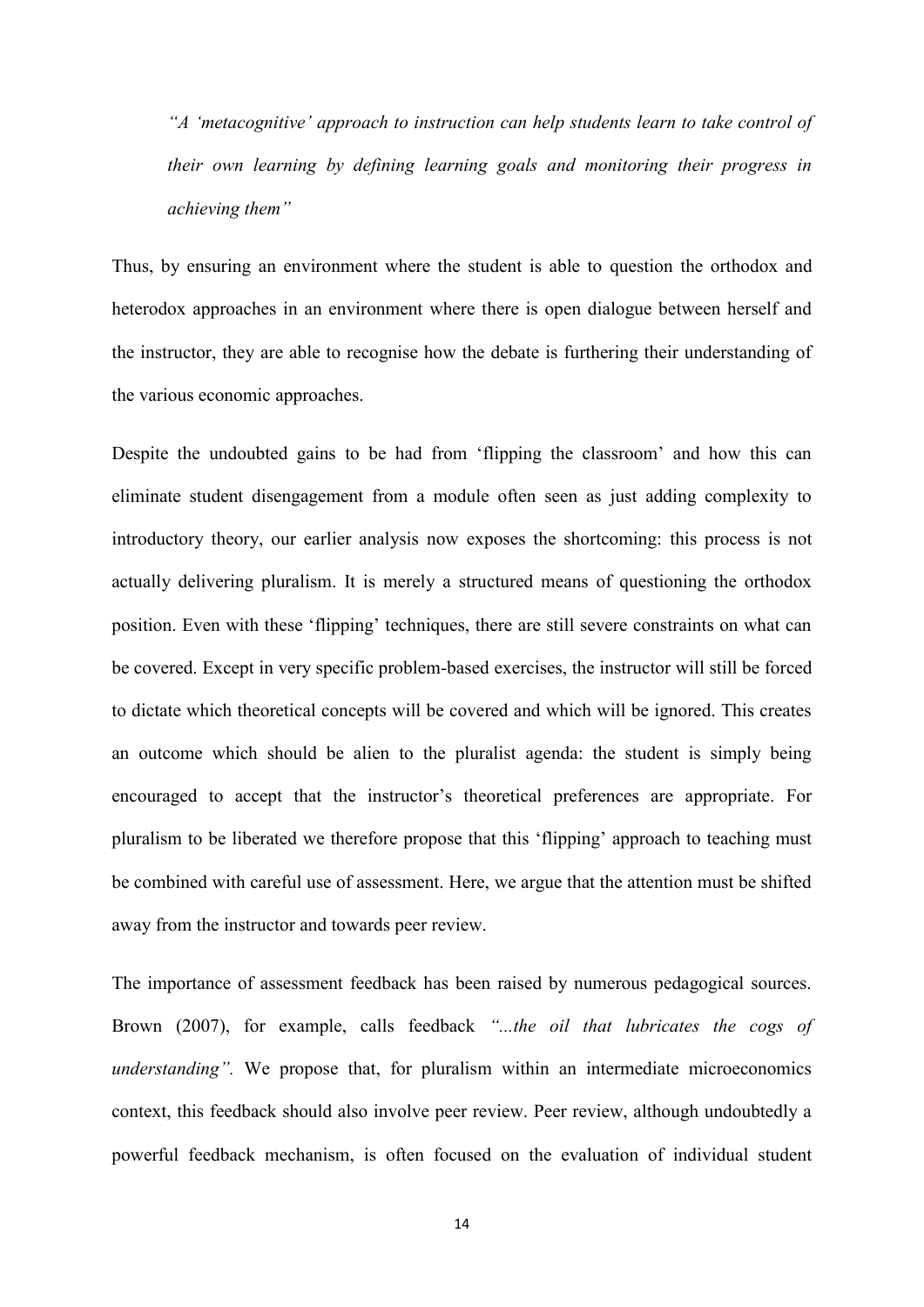contributions within team-based assessment. It can, however, provide a crucial means to support the student's learning experience. Consider, for example, the use of peer review across students at different levels of study: i.e. Year 3 or 4 students helping Year 2 students in their Intermediate Microeconomics study. Rather than merely commenting on what has been achieved, Year 3 students can also provide suggestions for what is missing or what could be done next. It is therefore a process through which Year 2 students can acquire essential feedback on how to improve their work prior to the submission of their assignments. Students are able to use their experience to pass on knowledge to students at lower levels of study.

We propose that this peer review provides also a means to significantly aid the pluralist agenda. In particular, rather than inter-level peer review, we propose inter-discipline (and even inter-university) interactions. The only constraint on these interactions is that there is some common ground over learning outcomes. For example, consider the impact of union bargaining on labour market outcome. Theoretical study will start by understanding the determinants of labour supply and labour demand. This will allow documentation of proposed disemployment effects but also show, through the introduction of the various sources of monopsony, how the trade union can increase both wages and employment. All of these aspects can be discussed in full in the 'flipping' environment. However, by adding peer review with students in other disciplines (politics, industrial relations, human resource management etc.), the influence of the single authoritative instructor on the conclusion can be reduced. The student is confronted by students with different perspectives who have encountered material provided to them by an alternative instructor, often who have very different research backgrounds. This provides a forum for the mutual exchange of compatible knowledge across the different student populations. It allows students to consider the different tools and techniques used in the alternative discipline, providing a means to further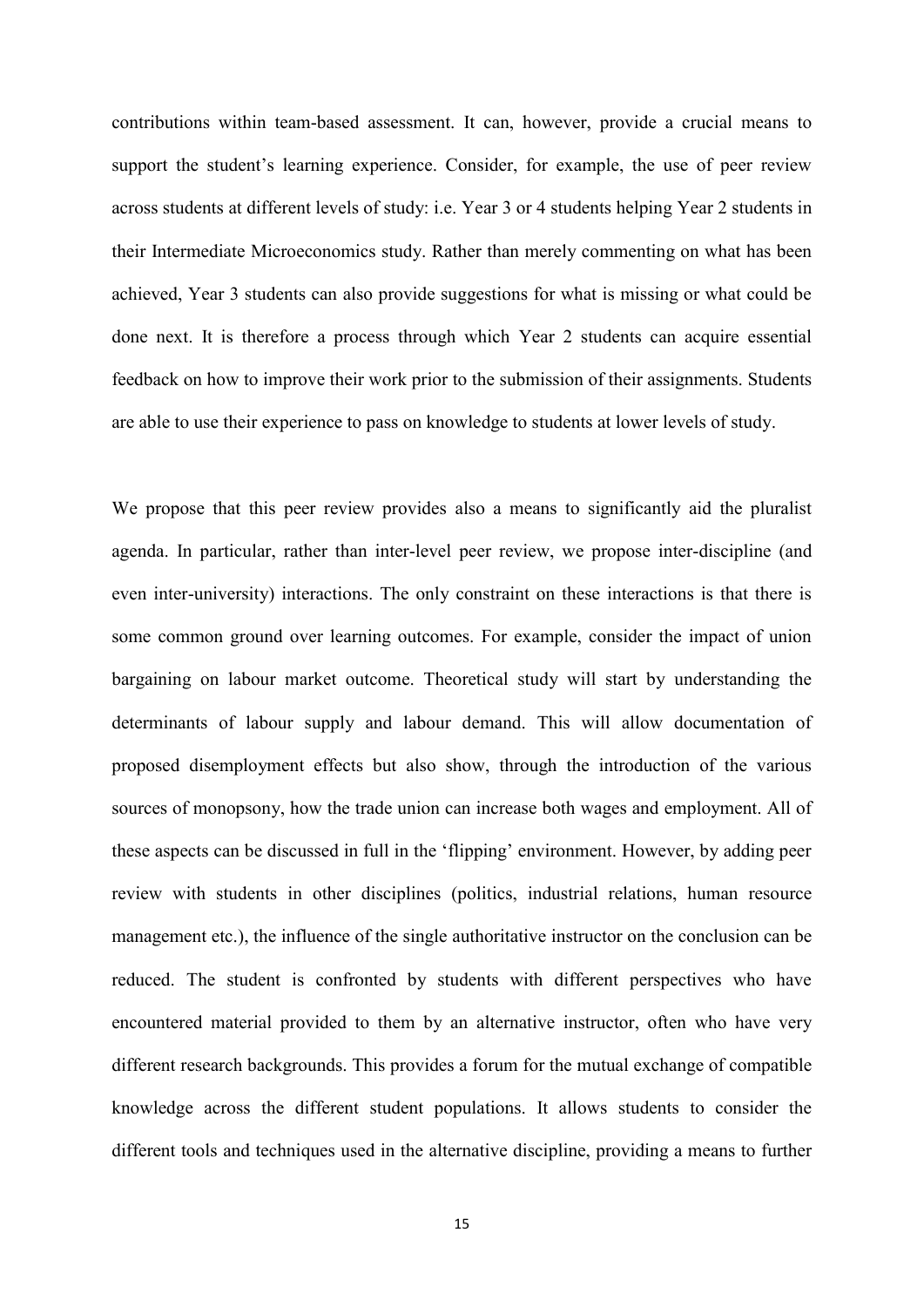assist student understanding and interpretation. The instructor, within this process, necessarily becomes a guide within an assessment system which promotes student critical appraisal skills and encourages the idea of fungible knowledge, where the student is able to understand how their academic specific knowledge can be applied to more general topics. To borrow the words of Foucault, the teacher becomes a 'node in a network', and this takes on a more pertinent meaning when one considers that it is indeed internet based.

### **(ii) The Dissertation Module**

The pluralist commitment to the learner's intellectual autonomy naturally encourages the support for the undergraduate dissertation. Consider, for example, Ethridge's (2004) summary of the basic research methods that are applied in the learner's pursuit of a dissertation:

- Interdisciplinary Research: *"Thus, while economics is a separate discipline much of what we eventually do with it -its applications- become multidisciplinary subject matter work."*
- Problem-solving Research*: "Problem-solving Research is designed to solve a specific problem for a specific decision maker. [It] often results in prescriptions or recommendation on decisions or actions."*

The learner is immersed in the discovery of open-ended ideas and, through their willingness to undertake semi-autonomous enquiry, they embrace the ideal of 'thinking like an economist'. However, there are two hazards that require consideration when liberating what has become the pluralist agenda. First, there are continued concerns over the methodology which is being enforced; particularly with the focus on technical analysis encouraging a quantitative approach which then relegates qualitative study as a second-rate alternative.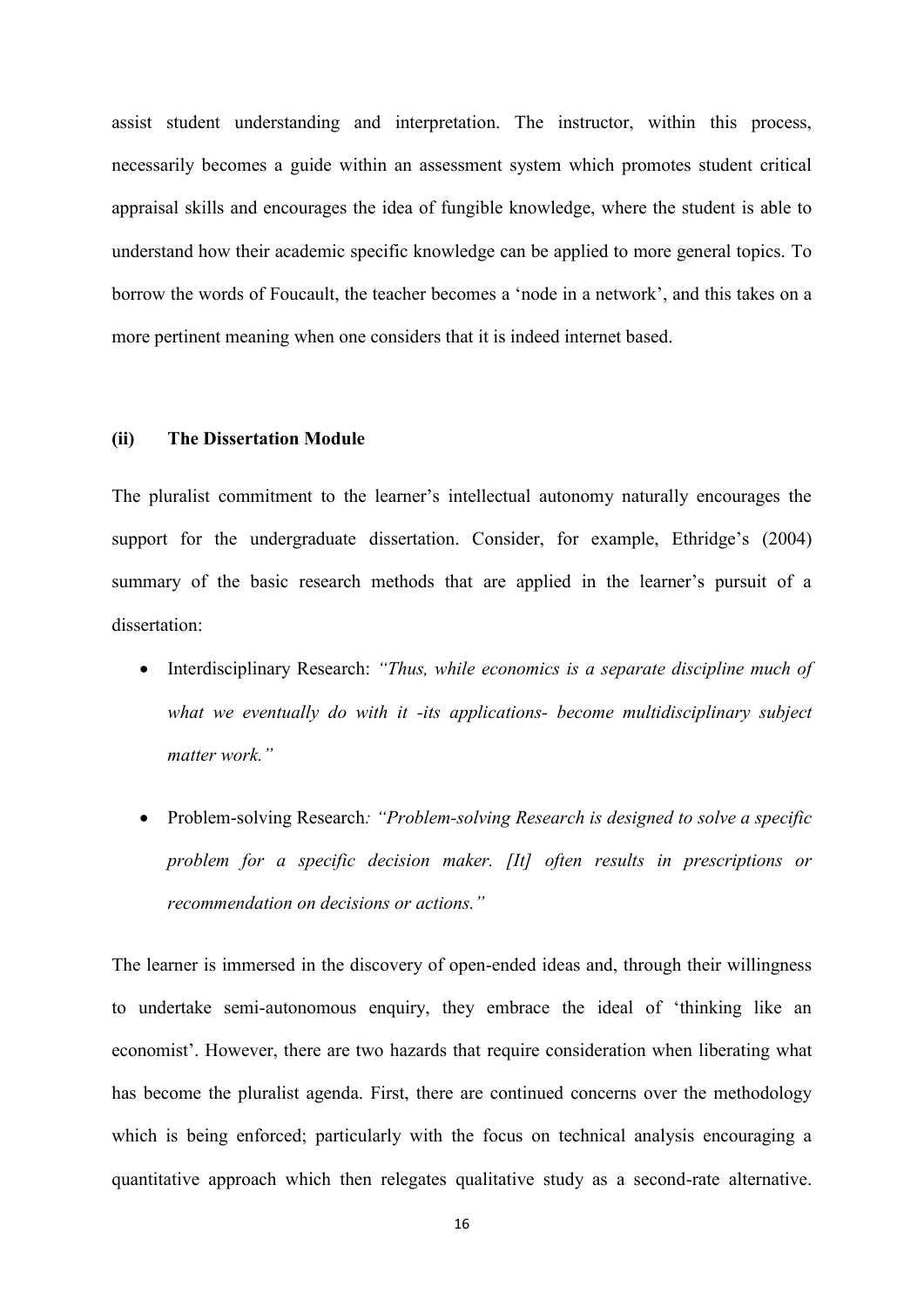Second, as with other aspects of delivery, we have to consider the instructor-student hierarchy; in particular, the role of supervision within the dissertation writing experience.

To introduce our concerns over the research methodology typically encouraged in economic dissertation study, consider the following quote from Lazear (2000, 99):

*"Economics is not only a social science, it is a genuine science. Like the physical sciences, economics uses a methodology that produces refutable implications and tests these implications using solid statistical techniques."*

Thus, compared to the other social sciences, the economist's ability to quantify and to evade insipid conclusion is considered crucial to their value; a value which, rather than encouraging the economist to learn from the other social sciences, will lead to orthodox economic study increasingly dominating the discourse.

This position is incompatible with pluralism. This is not to say that empirical investigation should somehow be ignored. Indeed, it is the indecisiveness of the empirical process and the continued hypothetical importance of multiple stances which first encouraged pluralism in economics (Caldwell 1982). However, it does arguably highlight that an inflexible estimation of the importance of empirical investigation will skew learning towards an analytical outlook which necessitates that the dissertation author is focused entirely on delivering the single correct answer. As discussed in Garnett and Reardon (2012), this can be to the detriment of critical thinking ("making judgments in the context of uncertainty"). Indeed, there is arguably a fundamental conflict that complicates the movement towards pluralism in economics that is created by the very fact that economists convey meaning using both numbers and words. These are inherently different vehicles. Numbers cannot be plural. Individually they hold no inherent ambiguities. They are a-historical, cannot convey emotion, contain trauma or hold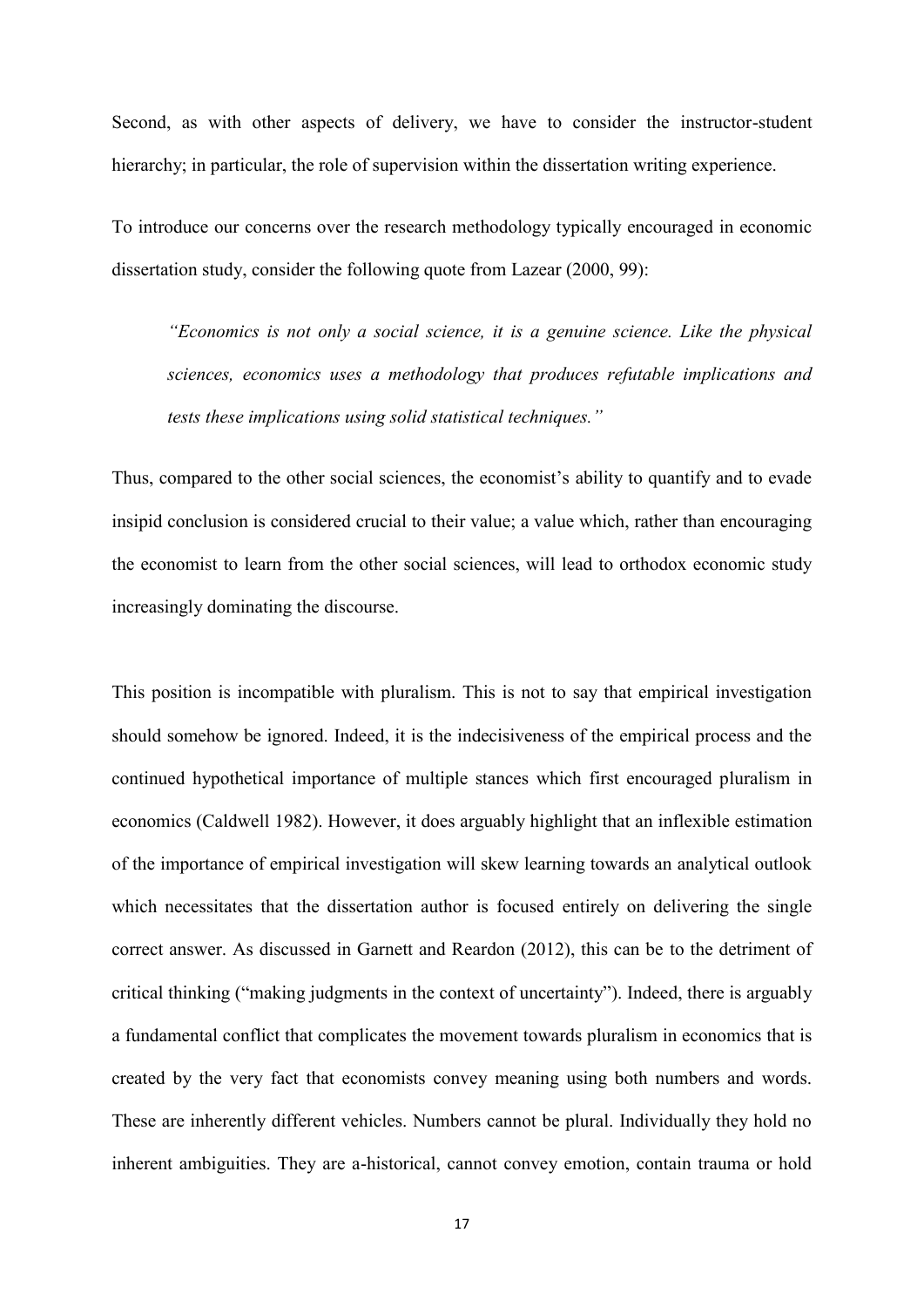biases. They are not subject to the difficulties of translation and are not touched by cultural or national differences. They do not evolve or change with time. Certain numbers do not fall out of use or mean differently according to location and/or time. A single number is always what it is. Words are nowhere near as fixed in the way they communicate meaning and yet it is with language that we describe patterns in a group of numbers. With these unstable words we attempt to fix an absolute meaning. This is the paradox that surely necessitates that the economist be pluralistic in his responses, for to abstain from pluralism would surely require that language be silent and numbers left to stand alone and speak for themselves.

At the very least this demands a shift in the research methods prioritised for to the undergraduate student. Numerical formulae should not automatically be given precedence; applied econometric work should not automatically be marked higher than the ability to manage and measure conflicting and extensive ideas discursively. To allow such a result is assuredly a limitation of pluralism and another manner of advancing monism by indicating 'one methodology, one truth'.

We now turn to our second issue: the role of the supervisor. The pluralist agenda's focus on intellectual autonomy should encourage a skills-set which stimulates elevated levels of thinking. In Garnett's (2009, 63) words, the learner is *"propelled to each higher stage by the realisation that the subject matter 'encompasses meaningful uncertainty'"*. However, inherently within the term supervision there is the risk of over-direction and restriction. To Smith in the Economic Network's Handbook for Economics Lecturers, "*the provision of good supervision is crucial to the success of the dissertation*". Todd *et al.* (2004), referring to periods of 'chaos' and 'cosmos', argue that supervision is vital to the process of smoothing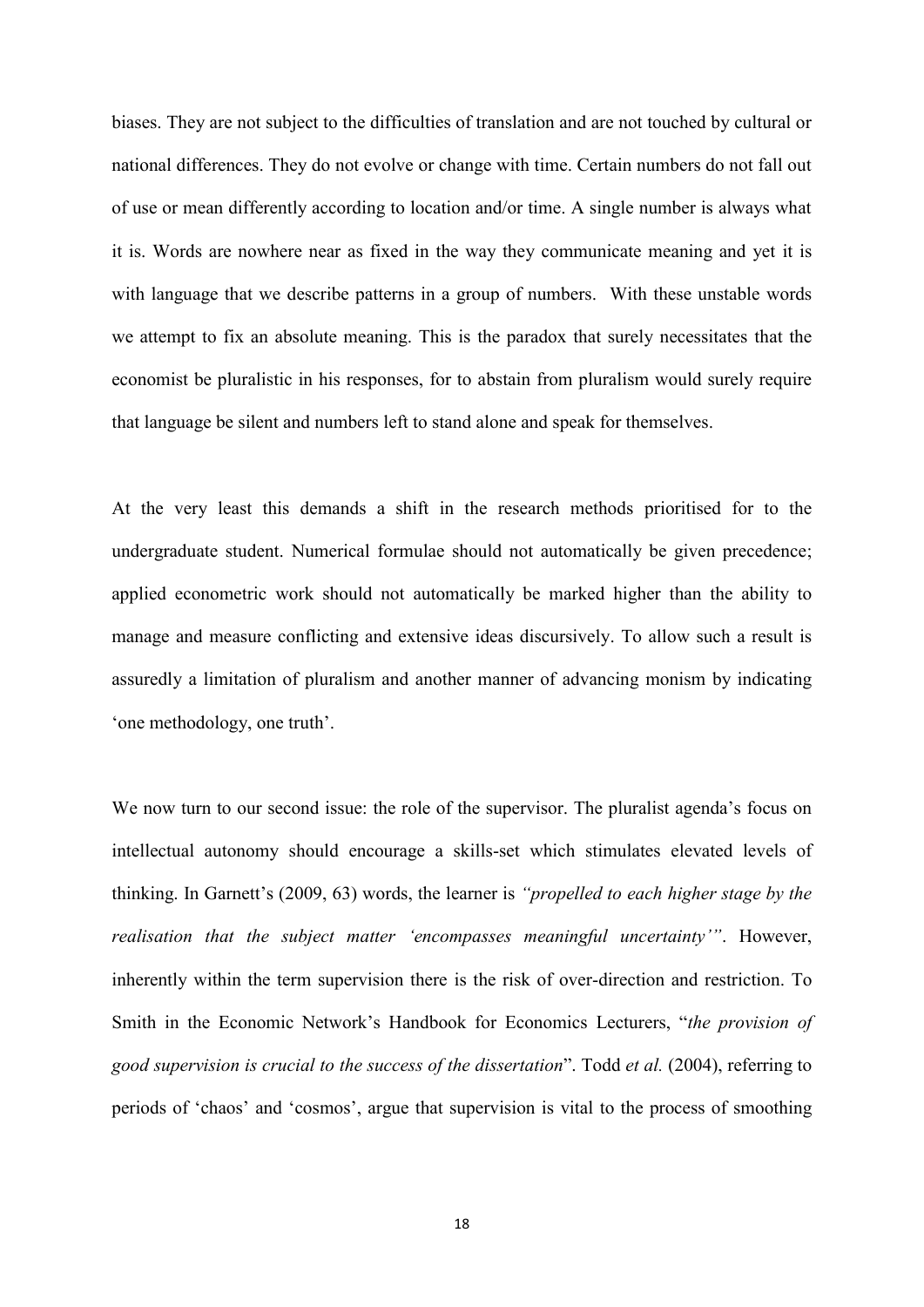the transition to self-directed learning. However, Lea and Street (1998, 169) note the following:

*"There is a dynamic within the feedback genre, for instance, which works both to construct academic knowledge and to maintain relationships of power and authority between novice student and experienced academic."*

This hierarchical relationship can therefore stunt student empowerment, with the success of the dissertation ultimately depending on the extent that the student has listened and can replicate the arguments provided by the academic.

It is this potential problem that encouraged us to eliminate the supervisor from the equation. Instead, we adopt a system which celebrates a collaborative environment where students themselves are at the centre of discovery-based learning. Thus, dissertation support groups are constructed with students investigating independent, but related research questions. These groups are directed by the students themselves, whilst the academic acts as a mentor who strictly plays only a guiding role. These groups will typically only meet their mentors in half of the meetings. The un-mentored meetings are for productive and genial exchange governed by the following principles: to solicit comments on their research ideas and progress, to seek suggestions for improvement; to brainstorm ideas relating to both conceptual and practical aspects of their research; sharing ideas to help formulate an appropriate research design and methodology, involving constructive but critical review of their analysis; seeking constructive solutions to any difficulties that they are encountering; and collectively agreeing an agenda to take to the next mentored group meeting. Mentored group meetings are thus student driven and structured to address the issues that have previously been 'thrashed out' and collated in peer-group meetings. Through this framework the students receive the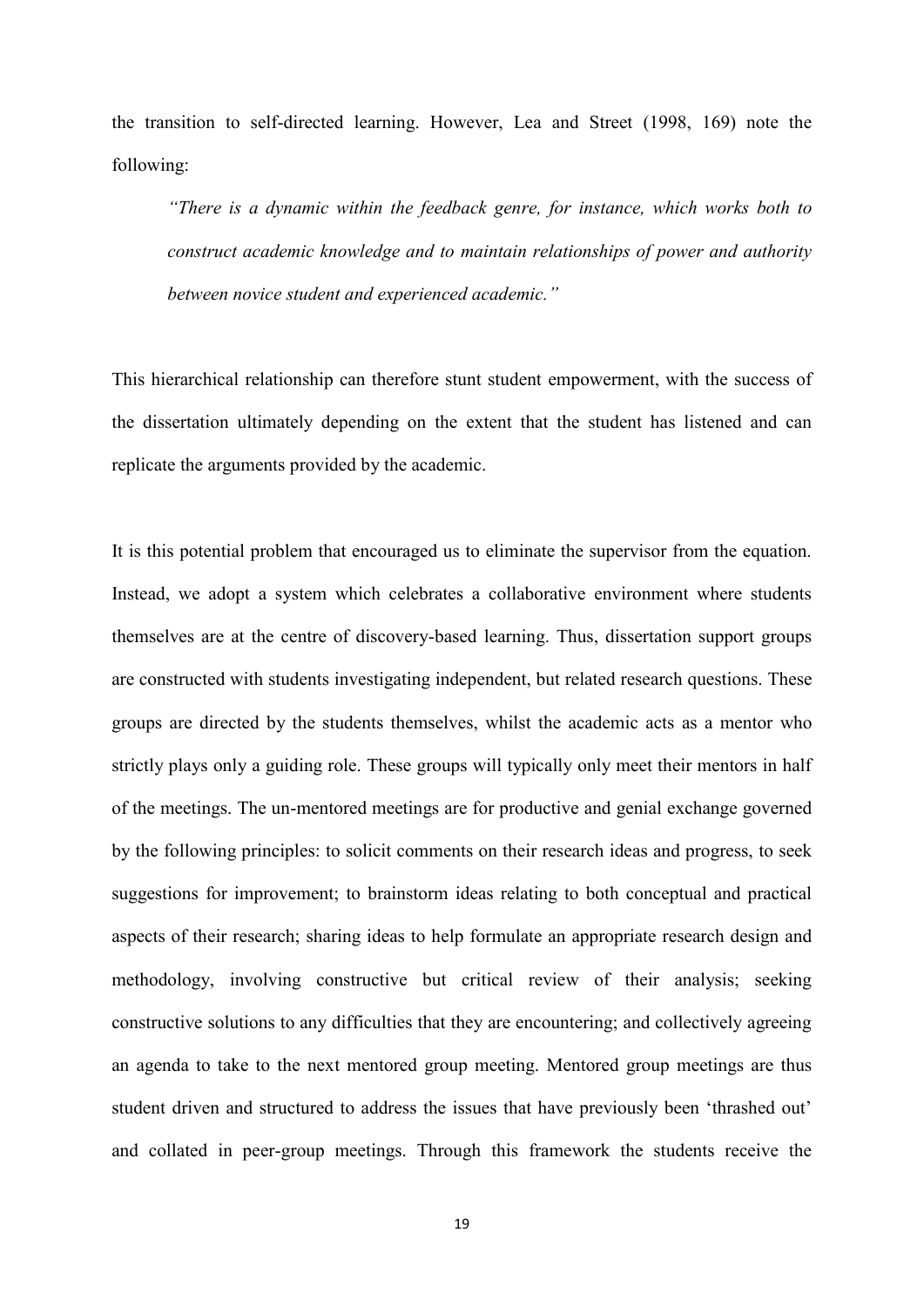external guidance required to meet their research objectives without retreating to or needing to recreate the 'supervisory boss' that is encouraged by traditional dissertation methods.

### **4. Concluding Remarks**

Pluralism is more than just a reference to multiple schools of thought. It is more than merely a tool for critiquing neoclassical economics and for promoting heterodox alternatives. Encouraging the notion that there is a sliding scale in pluralist activity, the debate surrounding this issue has been too restrained by the perceived boundaries of the classroom and too driven by the need to promote certain heterodoxies above others. This paper posits that there can be no selective form of pluralism and focuses on the realisation that the problem within economics is not the constraints imposed on learning and teaching; be it the need to achieve publication success for career progression or perceived limitations in the benchmarking used in programme design. This paper addresses two problems we believe to be pivotal to the matter. Using Foucault and Barthes, we highlight the difficulties in applying pluralism to economics. The focus on quantitative analysis, typically billed as a means to continuously test the validity of theory, actually constrains how economic comment is understood. This discourages evolutionary change and instead encourages paradigm shocks, as economic analysis lurches from one 'accepted understanding' to another. This in turn generates the second problem: the nature of the pedagogue. The existing role of the teacher immediately encourages a subjectivity which encourages the learner to simply take on the biases of their instructor. Pluralism is then not achieved, with the reality being merely a reiteration of the former teacher-student dynamic as heterodox economists attempt to undermine and disempower the neoclassical orthodox.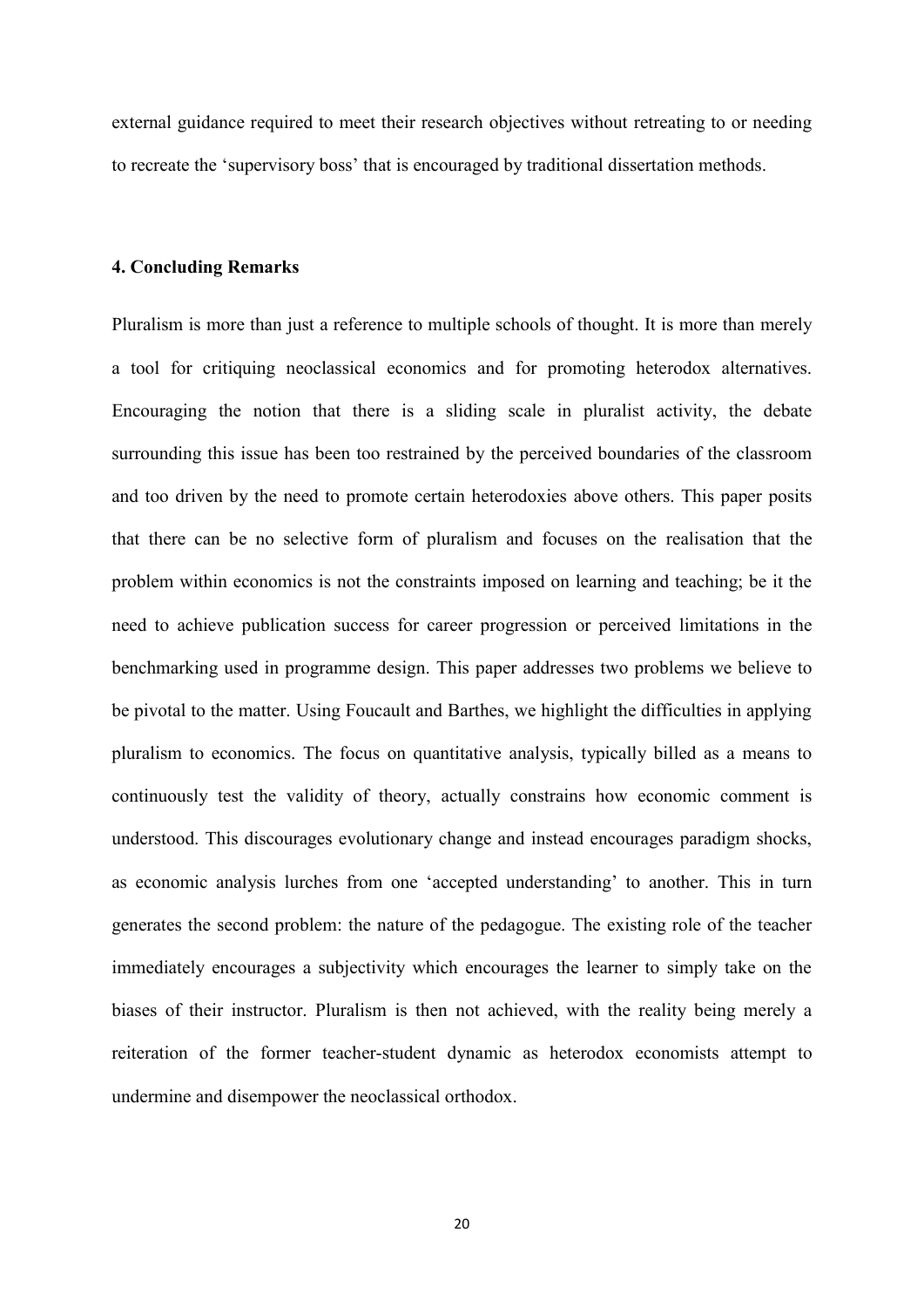This paper, arguing in favour of the pluralist agenda, has provocatively called for the elimination of pedagogue. The rationale is simple: for learner autonomy there must be a shift away from the hierarchical relationship between academic and student. We have advertised this through a summary of two modules where student collaboration is the key aspect. The death of the author is then not just a rejection of the 'toxic' economics textbook which constrains dialogue to the orthodox theory. It is also a call for the replacement of the dictatorial teacher with the non-didactic navigator/guide who supports student autonomy and the genuine choices that are available within the extensive and various resources of economic analysis.

#### **References**

Bransford J.D., Brown A.L., and Cocking R.R. 2000. *How people learn: Brain, mind, experience, and school*, Washington, D.C.: National Academy Press.

Brown, S. 2007. Feedback & feed-forward. *Bulletin*, No. 22, Centre for Bioscience.

Denis, A. 2009. Editorial: Pluralism in Economics Education. *International Review of Economics Education,* 8(2):6-22.

DesLauriers, L., Schelew, E., and Wieman, C. 2011. Improved learning in a large-enrolment physics class. *Science*, 332: 862-864.

Dow, S. 2009. History of Thought and Methodology in Pluralist Economics Education. *International Review of Economics Education*, 8(2): 41-57.

Earl, P. E. 2003. The Perils of Pluralistic Teaching and How to Reduce Them', in Fullbrook, E. (ed), *The Crisis in Economics*, Routledge, London, 90-93.

Ethridge, D.E. 2004. Research Methodology in Applied Economics, Oxford: Wiley-Blackwell.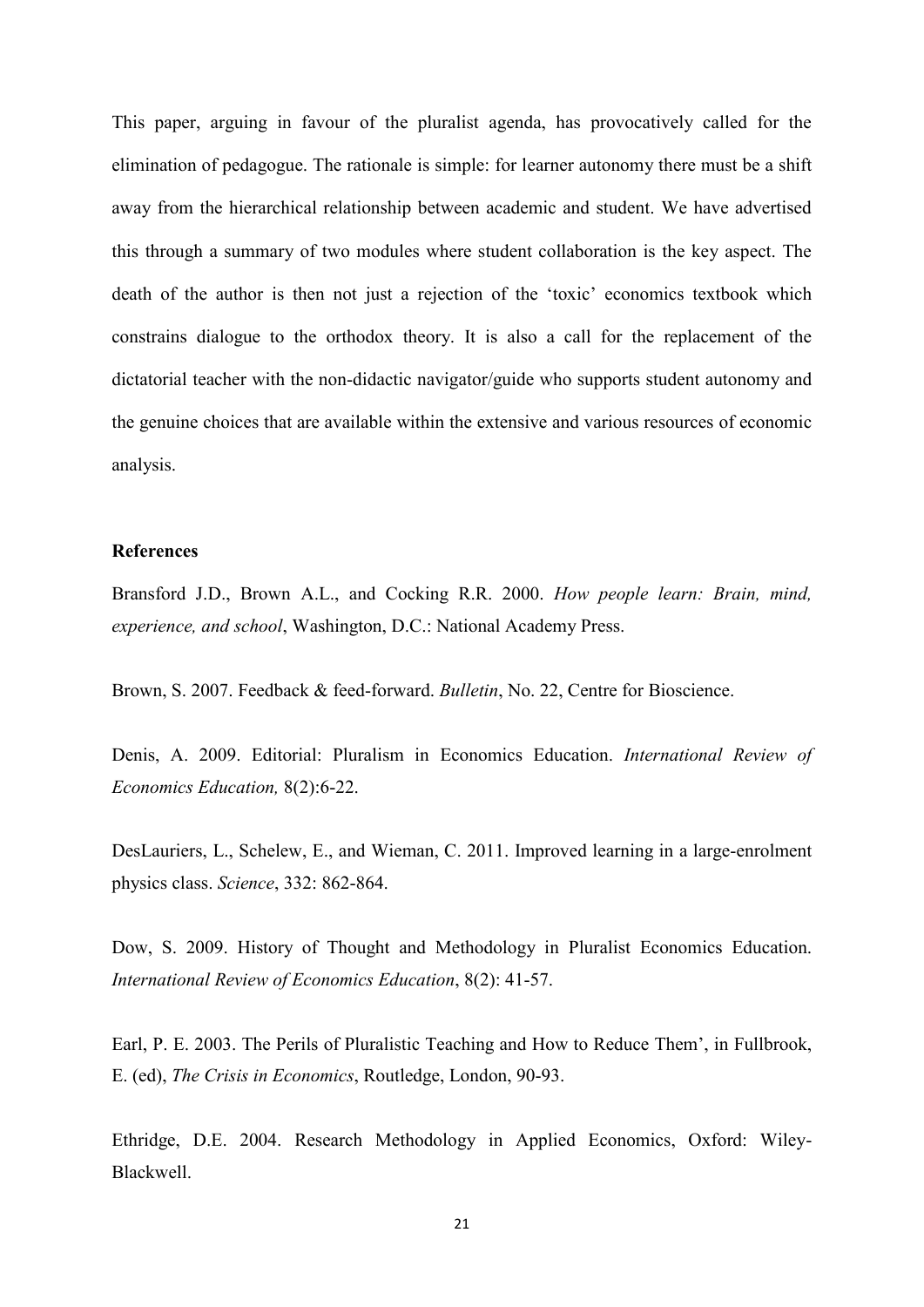Elsner, W. 2012. *Microeconomics of Interactive Economies: Evolutionary, Institutional and Complexity Perspectives*, Edward Elgar.

Foucault, M. 1969. *The Archaeology of Knowledge*, Translation: A. M. Sheridan Smith. London and New York: Routledge, 2002.

Freeman, A. 2009. The Economists of Tomorrow: the Case for a Pluralist Subject Benchmark Statement for Economics. *International Review of Economics Education*. 8(2): 23-40.

Garnett, R.F. (2009). Rethinking the pluralist agenda in economics education. *International Review of Economics Education*, 8(2): 59-71.

Garnett, R.F. and Reardon, J.E, 2011. Pluralism in Economics Education, in K.M. McGoldrick & Hoyt G (eds.), *International Handbook on Teaching and Learning Economics*, Edward Elgar.

Harvey, J.T. 2011. Student attitudes toward economic pluralism: survey-based evidence*. International Journal of Pluralism and Economics Education*, 2(3): 270-290.

Himmelweit, S., Simonetti, R. and Trigg, A. 2001. *Microeconomics: Neoclassical and Institutional Perspectives on Economic Behaviour*, Cengage Learning.

Keen, S. (2009), 'A pluralist approach to microeconomics', in J Reardon (ed.) The Handbook of Pluralist Economics Education, Routledge.

Lage, M.J., Platt, G.J., and Treglia, M. 2000. Inverting the classroom: A gateway to creating an inclusive learning environment. *Journal of Economic Education*, 31: 30-43.

Lazear, E.P. 2000. Economic Imperialism. *Quarterly Journal of Economics*, 115(1): 96-146.

Lea, M.R. and Street, B.V. 1998. Student writing in higher education: an academic literacies approach. *Studies in Higher Education,* 23(2): 157-72.